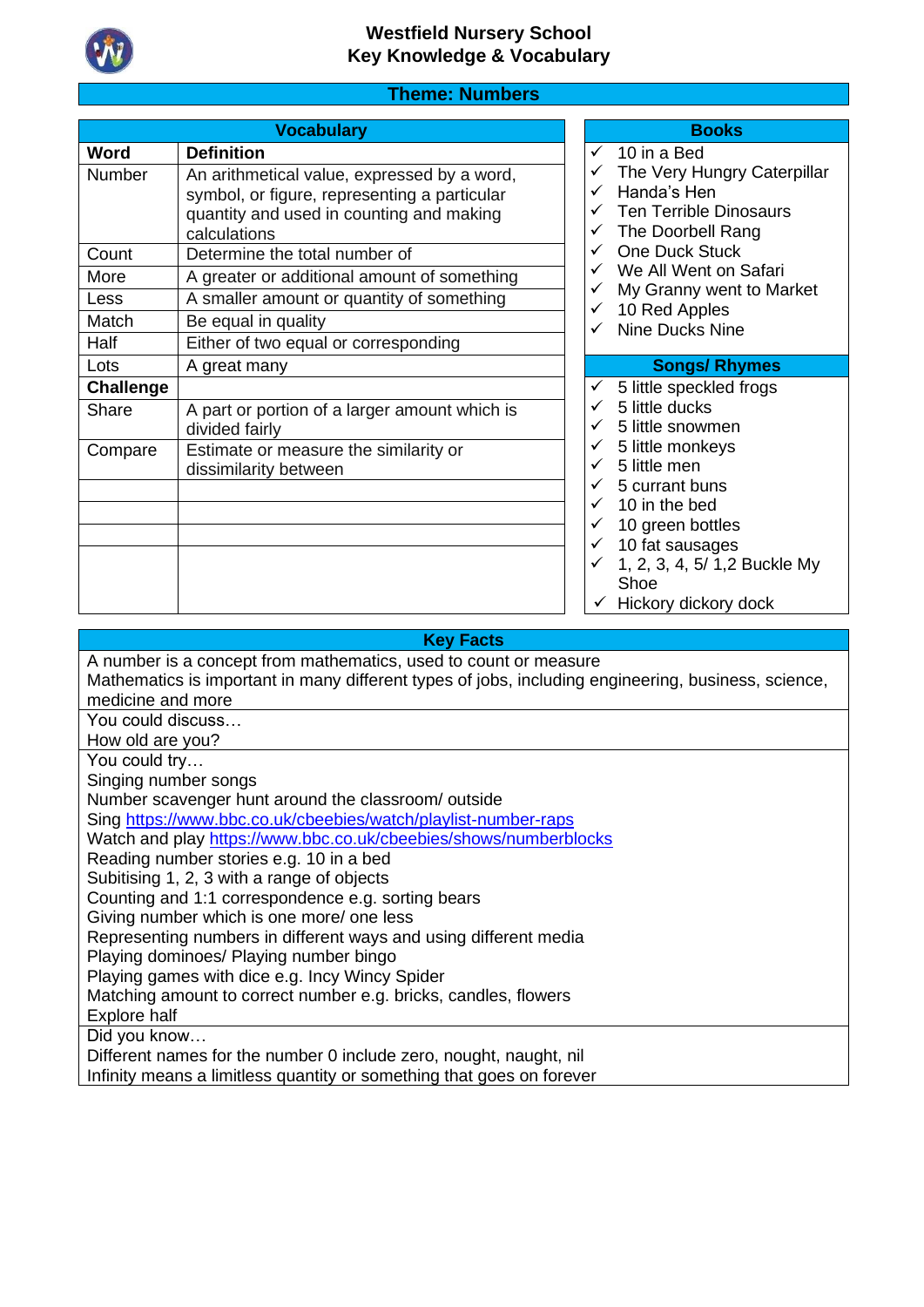

# **Theme: Superheroes (**Refer back to people who help us)

| Word                                                                                                                                                                                                                                                                                           |                                                                                                                                                                                                                                                                                                                                                                                                                                                                                                                                                                                                                                                                                                        | <b>Books</b>                                                                                                                                                                                                                                                                                                                                                                                                                                    |  |  |
|------------------------------------------------------------------------------------------------------------------------------------------------------------------------------------------------------------------------------------------------------------------------------------------------|--------------------------------------------------------------------------------------------------------------------------------------------------------------------------------------------------------------------------------------------------------------------------------------------------------------------------------------------------------------------------------------------------------------------------------------------------------------------------------------------------------------------------------------------------------------------------------------------------------------------------------------------------------------------------------------------------------|-------------------------------------------------------------------------------------------------------------------------------------------------------------------------------------------------------------------------------------------------------------------------------------------------------------------------------------------------------------------------------------------------------------------------------------------------|--|--|
|                                                                                                                                                                                                                                                                                                | <b>Definition</b>                                                                                                                                                                                                                                                                                                                                                                                                                                                                                                                                                                                                                                                                                      | My Dad's a Superhero<br>✓                                                                                                                                                                                                                                                                                                                                                                                                                       |  |  |
| Superhero                                                                                                                                                                                                                                                                                      | A fictional character who protects                                                                                                                                                                                                                                                                                                                                                                                                                                                                                                                                                                                                                                                                     | ✓<br>Supertato                                                                                                                                                                                                                                                                                                                                                                                                                                  |  |  |
|                                                                                                                                                                                                                                                                                                | innocent people and fights for good                                                                                                                                                                                                                                                                                                                                                                                                                                                                                                                                                                                                                                                                    | Superworm<br>✓                                                                                                                                                                                                                                                                                                                                                                                                                                  |  |  |
| Characteristics e.g                                                                                                                                                                                                                                                                            |                                                                                                                                                                                                                                                                                                                                                                                                                                                                                                                                                                                                                                                                                                        |                                                                                                                                                                                                                                                                                                                                                                                                                                                 |  |  |
|                                                                                                                                                                                                                                                                                                | brave- ready to face and endure danger or pain; show courage                                                                                                                                                                                                                                                                                                                                                                                                                                                                                                                                                                                                                                           |                                                                                                                                                                                                                                                                                                                                                                                                                                                 |  |  |
|                                                                                                                                                                                                                                                                                                |                                                                                                                                                                                                                                                                                                                                                                                                                                                                                                                                                                                                                                                                                                        | ✓                                                                                                                                                                                                                                                                                                                                                                                                                                               |  |  |
|                                                                                                                                                                                                                                                                                                |                                                                                                                                                                                                                                                                                                                                                                                                                                                                                                                                                                                                                                                                                                        |                                                                                                                                                                                                                                                                                                                                                                                                                                                 |  |  |
|                                                                                                                                                                                                                                                                                                |                                                                                                                                                                                                                                                                                                                                                                                                                                                                                                                                                                                                                                                                                                        | $\checkmark$                                                                                                                                                                                                                                                                                                                                                                                                                                    |  |  |
|                                                                                                                                                                                                                                                                                                |                                                                                                                                                                                                                                                                                                                                                                                                                                                                                                                                                                                                                                                                                                        |                                                                                                                                                                                                                                                                                                                                                                                                                                                 |  |  |
|                                                                                                                                                                                                                                                                                                |                                                                                                                                                                                                                                                                                                                                                                                                                                                                                                                                                                                                                                                                                                        |                                                                                                                                                                                                                                                                                                                                                                                                                                                 |  |  |
|                                                                                                                                                                                                                                                                                                |                                                                                                                                                                                                                                                                                                                                                                                                                                                                                                                                                                                                                                                                                                        |                                                                                                                                                                                                                                                                                                                                                                                                                                                 |  |  |
|                                                                                                                                                                                                                                                                                                |                                                                                                                                                                                                                                                                                                                                                                                                                                                                                                                                                                                                                                                                                                        |                                                                                                                                                                                                                                                                                                                                                                                                                                                 |  |  |
|                                                                                                                                                                                                                                                                                                |                                                                                                                                                                                                                                                                                                                                                                                                                                                                                                                                                                                                                                                                                                        |                                                                                                                                                                                                                                                                                                                                                                                                                                                 |  |  |
|                                                                                                                                                                                                                                                                                                |                                                                                                                                                                                                                                                                                                                                                                                                                                                                                                                                                                                                                                                                                                        |                                                                                                                                                                                                                                                                                                                                                                                                                                                 |  |  |
|                                                                                                                                                                                                                                                                                                |                                                                                                                                                                                                                                                                                                                                                                                                                                                                                                                                                                                                                                                                                                        |                                                                                                                                                                                                                                                                                                                                                                                                                                                 |  |  |
|                                                                                                                                                                                                                                                                                                |                                                                                                                                                                                                                                                                                                                                                                                                                                                                                                                                                                                                                                                                                                        |                                                                                                                                                                                                                                                                                                                                                                                                                                                 |  |  |
|                                                                                                                                                                                                                                                                                                |                                                                                                                                                                                                                                                                                                                                                                                                                                                                                                                                                                                                                                                                                                        |                                                                                                                                                                                                                                                                                                                                                                                                                                                 |  |  |
|                                                                                                                                                                                                                                                                                                |                                                                                                                                                                                                                                                                                                                                                                                                                                                                                                                                                                                                                                                                                                        |                                                                                                                                                                                                                                                                                                                                                                                                                                                 |  |  |
|                                                                                                                                                                                                                                                                                                | ability                                                                                                                                                                                                                                                                                                                                                                                                                                                                                                                                                                                                                                                                                                |                                                                                                                                                                                                                                                                                                                                                                                                                                                 |  |  |
|                                                                                                                                                                                                                                                                                                | Named power e.g. flying, super strength, super speed                                                                                                                                                                                                                                                                                                                                                                                                                                                                                                                                                                                                                                                   | <b>Wow</b>                                                                                                                                                                                                                                                                                                                                                                                                                                      |  |  |
|                                                                                                                                                                                                                                                                                                | Named heroes e.g. Superman, Ironman                                                                                                                                                                                                                                                                                                                                                                                                                                                                                                                                                                                                                                                                    | • Superhero visit                                                                                                                                                                                                                                                                                                                                                                                                                               |  |  |
|                                                                                                                                                                                                                                                                                                |                                                                                                                                                                                                                                                                                                                                                                                                                                                                                                                                                                                                                                                                                                        |                                                                                                                                                                                                                                                                                                                                                                                                                                                 |  |  |
|                                                                                                                                                                                                                                                                                                | Modern superheroes include Spiderman, Superman, Ironman, Aqua Man, Captain                                                                                                                                                                                                                                                                                                                                                                                                                                                                                                                                                                                                                             |                                                                                                                                                                                                                                                                                                                                                                                                                                                 |  |  |
|                                                                                                                                                                                                                                                                                                |                                                                                                                                                                                                                                                                                                                                                                                                                                                                                                                                                                                                                                                                                                        |                                                                                                                                                                                                                                                                                                                                                                                                                                                 |  |  |
|                                                                                                                                                                                                                                                                                                |                                                                                                                                                                                                                                                                                                                                                                                                                                                                                                                                                                                                                                                                                                        |                                                                                                                                                                                                                                                                                                                                                                                                                                                 |  |  |
|                                                                                                                                                                                                                                                                                                |                                                                                                                                                                                                                                                                                                                                                                                                                                                                                                                                                                                                                                                                                                        |                                                                                                                                                                                                                                                                                                                                                                                                                                                 |  |  |
|                                                                                                                                                                                                                                                                                                |                                                                                                                                                                                                                                                                                                                                                                                                                                                                                                                                                                                                                                                                                                        |                                                                                                                                                                                                                                                                                                                                                                                                                                                 |  |  |
|                                                                                                                                                                                                                                                                                                |                                                                                                                                                                                                                                                                                                                                                                                                                                                                                                                                                                                                                                                                                                        |                                                                                                                                                                                                                                                                                                                                                                                                                                                 |  |  |
|                                                                                                                                                                                                                                                                                                |                                                                                                                                                                                                                                                                                                                                                                                                                                                                                                                                                                                                                                                                                                        |                                                                                                                                                                                                                                                                                                                                                                                                                                                 |  |  |
| helpful-ready to give help<br>Descriptive words e.g.<br>fast- move at high speed<br>other physically demanding tasks<br>Superpowers e.g.<br>jump- push off a surface into the air<br>ground<br>fly- move through the air<br><b>Challenge</b><br>Imagination<br>superpower<br>You could discuss | kind- the quality of being friendly, generous, and considerate<br>strong- having the power to move heavy weights or perform<br>run- move at higher speed than walking with both feet off the<br>form new ideas/ images<br>exceptional or extraordinary power or<br><b>Key Facts</b><br>America, Hulk, Thor, Wonder Woman<br>Some superheroes don't actually have superpowers but are merely strong individuals who<br>want to do good in the world e.g. Batman<br>Most superheroes keep their identities a secret by wearing masks or helmets. This is<br>because superheroes don't want for villains to know who they are because then they<br>would be able to hurt superheroes' friends and family. | <b>Super Duck</b><br>✓<br>10 Little Superheroes<br>✓<br><b>Super Daisy</b><br><b>Songs/ Rhymes</b><br>Let's be Superheroes<br>(youtube)<br>$\checkmark$ 5 Superheroes Song (sung<br>to 5 little ducks)<br>Super Superheroes song (sung<br>to Incy Wincy Spider)<br>Let's be Superheroes<br>$\checkmark$<br>(youtube)<br>5 Superheroes Song (sung<br>$\checkmark$<br>to 5 little ducks)<br>Super Superheroes song (sung<br>to Incy Wincy Spider) |  |  |

Who is the superhero in your family?

Who are real superheroes who help you?

What is your superpower?

Who is your favourite superhero?

What superpower would you have? Why?

You could try… Padlocks/ keys- (unlock the superhero)

Design and make superhero costumes e.g. masks, shields, cuffs

Design and make superhero puppets

Make superhero comic strips Make a superhero den

Make a superhero photobooth for children to take/ print photos

Make superhero slime/ potions

Outside play hot lava (use superpowers to avoid the lava)

Outside play superhero races (running/ jumping)

Outside play hide and seek (use superpowers to find friends)

Outside complete superhero stars (each star has a different exercise e.g. 5 marches, 3 jumps, 1 run around the red road)

Did you know…

Superman is vegetarian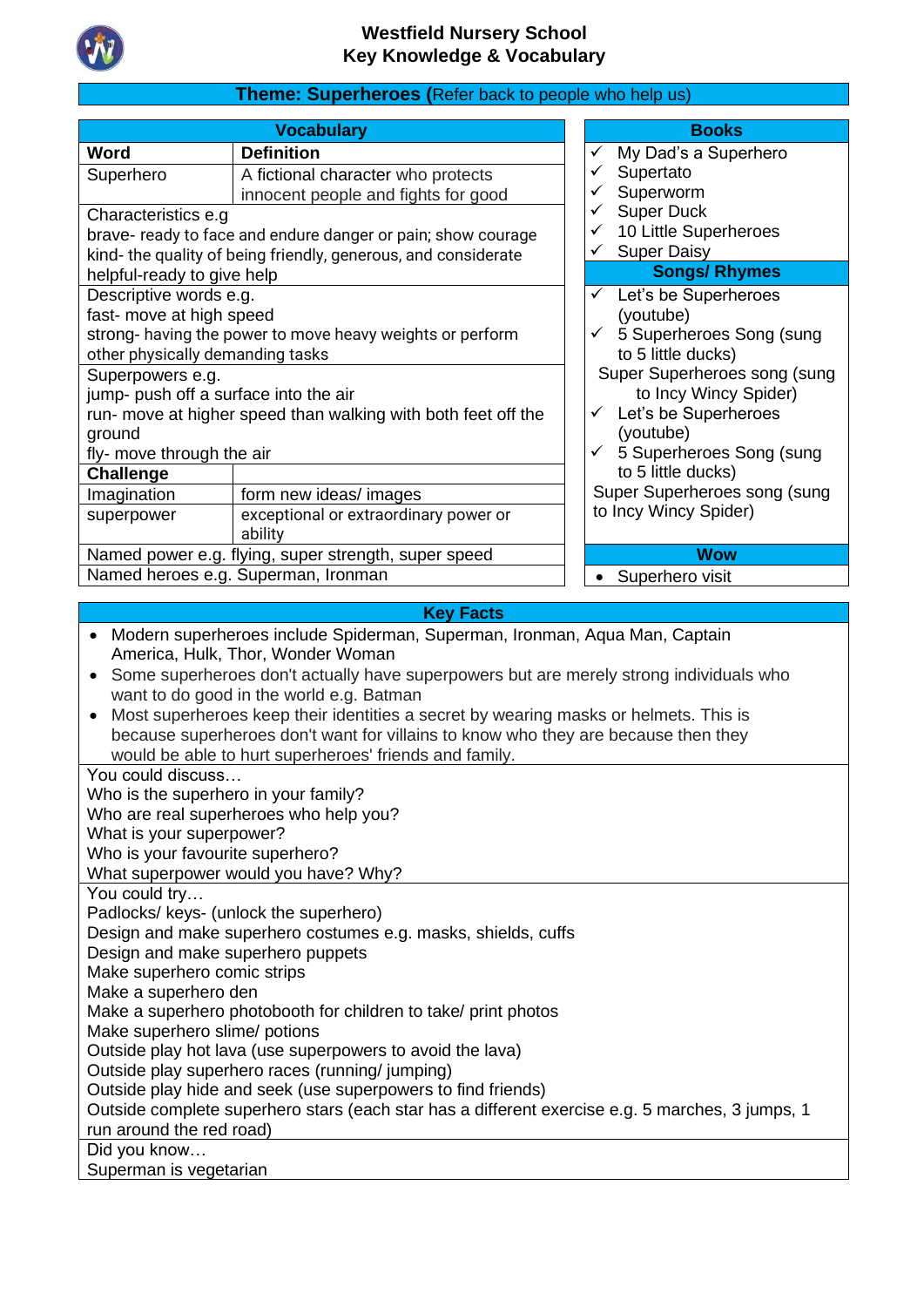

### **Theme: Buildings and Construction** (Refer back to Local Area)

|                        | <b>Vocabulary</b>                                         | <b>Books</b>                         |  |  |  |
|------------------------|-----------------------------------------------------------|--------------------------------------|--|--|--|
| Word                   | <b>Definition</b>                                         | ✓<br><b>Materials</b>                |  |  |  |
| brick                  | A small rectangular block typically made of fired clay,   | A First Look at Science<br>✓         |  |  |  |
|                        | used in building                                          | Refer back to Three Little Pigs      |  |  |  |
| wall                   | A brick or stone structure that encloses                  |                                      |  |  |  |
| tower                  | A tall, narrow building                                   |                                      |  |  |  |
| building               | house- a building where people live                       |                                      |  |  |  |
|                        | hospital- a place where sick or injured people are        |                                      |  |  |  |
|                        | looked after                                              |                                      |  |  |  |
|                        | library- a building containing collections of books,      |                                      |  |  |  |
|                        | films and music to be borrowed                            |                                      |  |  |  |
|                        | shop- a building where goods are sold                     |                                      |  |  |  |
| tall                   | Greater than average measure of height                    |                                      |  |  |  |
| short                  | Smaller than average measure of height                    |                                      |  |  |  |
| strong, stronger       | Able to withstand force or pressure                       |                                      |  |  |  |
| wobbly                 | Tending to move unsteadily from side to side              |                                      |  |  |  |
| stable                 | Not likely to give way or overturn; firmly fixed          | <b>Songs/ Rhymes</b>                 |  |  |  |
| Challenge              |                                                           | Get building Song with Nina and<br>✓ |  |  |  |
| wood                   | Hard, fibrous material that forms the main substance      | the Neurons                          |  |  |  |
|                        | of the trunk of a tree                                    | ✓<br>Construction song (Twinkl)      |  |  |  |
| plastic                | Synthetic material that can be moulded into shape         |                                      |  |  |  |
|                        | while soft, and then set into a rigid or slightly elastic |                                      |  |  |  |
|                        | form                                                      |                                      |  |  |  |
| metal                  | Solid material, which is typically hard, shiny and        |                                      |  |  |  |
|                        | malleable (able to be hammered or pressed into            |                                      |  |  |  |
|                        | shape without breaking or cracking)                       |                                      |  |  |  |
| paper                  | Material manufactured in thin sheets from the pulp of     |                                      |  |  |  |
|                        | wood                                                      |                                      |  |  |  |
| card                   | Thick, stiff paper                                        |                                      |  |  |  |
| bridge                 | A structure carrying a road, path, railway, etc. across   | <b>Wow</b>                           |  |  |  |
|                        | a river, road, or other obstacle                          |                                      |  |  |  |
| tunnel                 | An artificial underground passage, especially one built   | ✓<br><b>Construction site</b>        |  |  |  |
|                        | through a hill or under a building, road, or river        |                                      |  |  |  |
| cement mixer           | A machine with a revolving drum used for mixing           |                                      |  |  |  |
|                        | cement with sand, gravel, and water to make concrete      |                                      |  |  |  |
| safety hat/ helmet     | A lightweight protective helmet (plastic or metal) worn   |                                      |  |  |  |
|                        | by construction workers                                   |                                      |  |  |  |
| high visibility jacket | An article of PPE or safety clothing made of retro        |                                      |  |  |  |
|                        | reflective materials                                      |                                      |  |  |  |

#### **Key Facts**

- An excavator's main job is to dig a lot of dirt quickly, but they can also be used to lift heavy things and lay down pipes • A bulldozer has a big blade on the front and is used to move objects or dig a trench. It can move all kinds of materials,
- even large pieces of debris! • A front loader looks a lot like a bulldozer, but it's scoop is further off the ground. A front loader has a moveable
- bucket that transports dirt. You usually see this when roads are being fixed
- Backhoes are the most commonly seen construction vehicle. They have a bucket on the back and a shovel on to the front. These are used for smaller jobs because they can do a lot! They can backfill, dig trenches, move dirt, and place pipes
- A crane helps when heavy things need to be lifted higher than a ladder can reach

You could discuss…

Can you build…? (taller or shorter than…)

How can we make it stronger?

You could try…

Building with construction sets-Duplo, Mobilo, Interstar, Polydron

Building on a large scale- Foam bricks, wooden bricks, crates, planks

Building with other materials e.g. marshmallows & straws, play dough & pasta

Small world-Tuff spot tray/ rocks/ diggers

Role play construction site

Use tools/ tool bench (saw/ hammer etc) risk assessment required/ must be supervised

Outside build obstacle course Play<https://www.bbc.co.uk/cbeebies/games/nina-get-building>

Dance to building boogi[e https://www.bbc.co.uk/programmes/p01z000d](https://www.bbc.co.uk/programmes/p01z000d)

Did you know…

The Burj Khalifa is the tallest building in the world! It is in Dubai, is 2716 feet tall and has 163 stories! It has 3.56 million square feet of space inside!

The "New Century Global Centre" in China may not be as tall as the Burj Khalifa, but it is WAY bigger inside! It has 18.29 million square feet of space inside. That's more than 5 times bigger!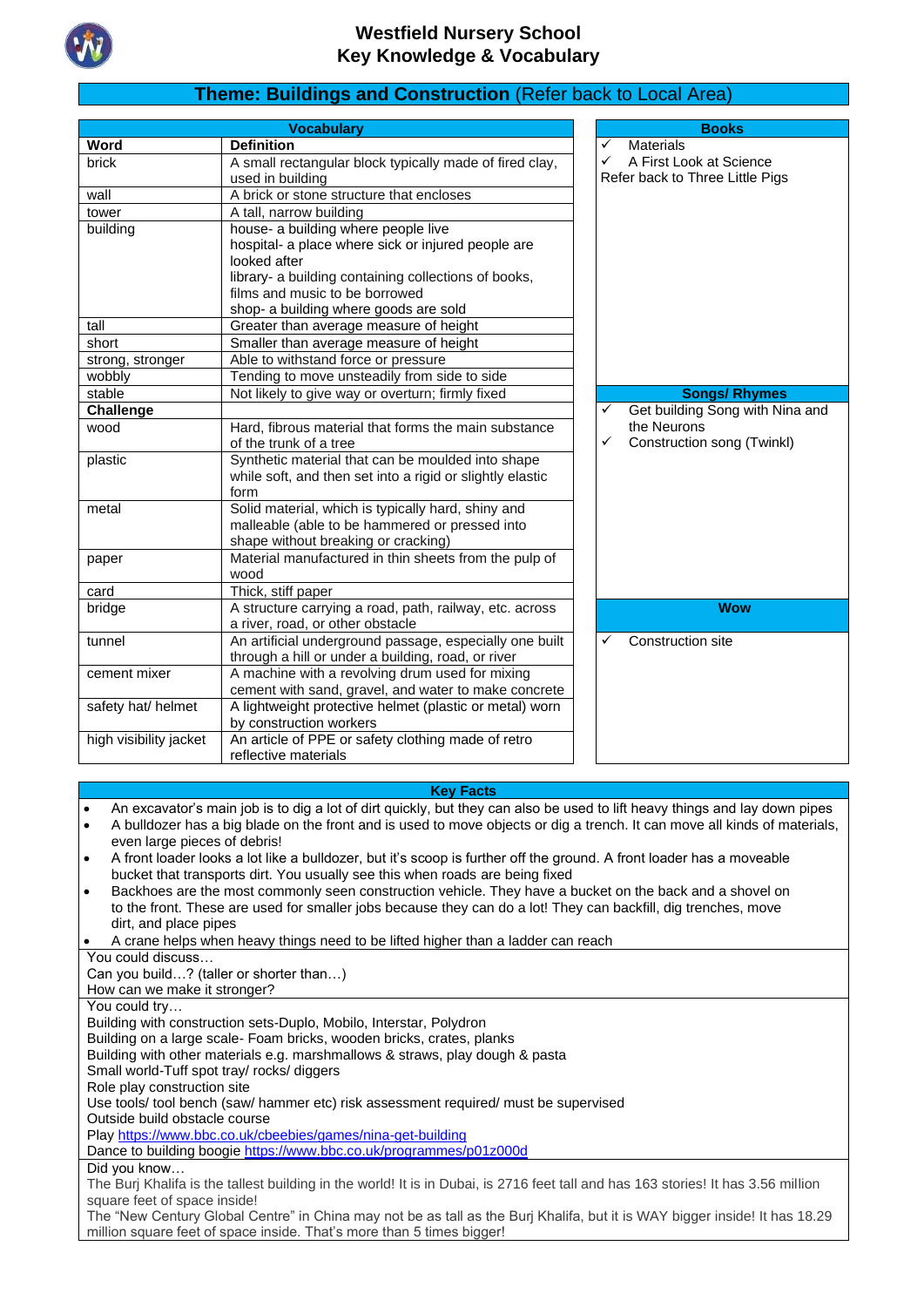

|                                                                 | <b>Vocabulary</b>                                               |              | <b>Books</b>                          |
|-----------------------------------------------------------------|-----------------------------------------------------------------|--------------|---------------------------------------|
| Word                                                            | <b>Definition</b>                                               | ✓            | I Love Animals                        |
| farm                                                            | A farm is a piece of land used to                               |              | The Scarecrow                         |
|                                                                 | grow crops and/or raise animals.                                | ✓            | The Pig in The                        |
| farmer                                                          | A person who owns or manages a farm                             |              | <b>Farmer Duck</b>                    |
| duck                                                            | A waterbird with a broad blunt bill, short legs,                |              | Nine Ducks Ni                         |
|                                                                 | webbed feet, and a waddling gait                                |              | Sleep Sam (sh                         |
| chicken                                                         | Domestic fowl kept for its eggs or meat                         | ✓<br>✓       | The Farm Con                          |
| pig                                                             | An omnivorous domesticated hoofed mammal with                   | ✓            | Mrs Wishy Wa<br>A Day in the Li       |
|                                                                 | sparse bristly hair and a flat snout for rooting in the         |              | <b>Greenhill Farm</b>                 |
|                                                                 | soil, kept for its meat                                         | ✓            | Number Farm                           |
| sheep                                                           | A domesticated mammal with a thick woolly coat. It              |              | Emma's Lamb                           |
|                                                                 | is kept in flocks for its wool or meat                          | $\checkmark$ | Little Red Hen                        |
| goat                                                            | Hardy domesticated mammal that has a beard. It is               |              | <b>Songs/ Rhyr</b>                    |
|                                                                 | kept for its milk and meat                                      |              |                                       |
| COW                                                             | A fully grown female animal kept to produce milk or             | ✓            | Old MacDonal                          |
|                                                                 | beef                                                            | ✓            | Baa baa black                         |
| Plus animal sounds (quack, cluck, oink, baa, maa, moo)          |                                                                 |              | Mary had a Lit                        |
| Plus description e.g. fur, feathers, colour, number of legs etc |                                                                 |              | Little Bo Peep                        |
| <b>Challenge</b>                                                |                                                                 | ✓            | <b>Five Little Ducl</b>               |
| tractor                                                         | A powerful motor vehicle with large rear wheels,                | ✓<br>✓       | Farmers in the                        |
|                                                                 | used on farms for moving heavy loads                            |              | Driving Along i<br><b>Red Tractor</b> |
| duckling                                                        | Baby duck (female= duck/ male= drake)                           |              | Chicken Pokey                         |
| chick                                                           | Baby chicken (female=hen/ male= rooster)                        |              |                                       |
| piglet                                                          | Baby pig (female= sow/ male= boar)                              |              |                                       |
| lamb                                                            | Baby sheep (female= ewe/ male= ram)                             |              |                                       |
| kid                                                             | Baby goat (female= nanny/ male= billy)                          |              |                                       |
| calf                                                            | Baby cow (female= cow/ male= bull)                              |              | <b>Wow</b>                            |
|                                                                 | Plus jobs on the farm (feeding, cleaning/ mucking out, milking) | $\checkmark$ | Ark Farm visit                        |
|                                                                 | Plus parts of the farm (field, barn, pond, grass, farm house)   |              |                                       |

# **Theme: Animals on the Farm** (Refer back to pets/ food)

|  |                      | V I Love Animals<br>V The Scarecrow's Ha<br>V The Pig in The Pone<br>V Farmer Duck<br>V Nine Ducks Nine<br>V Sleep Sam (sheep)<br>V The Farm Concert<br>V Mrs Wishy Washy<br>V A Day in the Life of |
|--|----------------------|-----------------------------------------------------------------------------------------------------------------------------------------------------------------------------------------------------|
|  |                      | The Scarecrow's Hat                                                                                                                                                                                 |
|  |                      | The Pig in The Pond                                                                                                                                                                                 |
|  |                      |                                                                                                                                                                                                     |
|  |                      |                                                                                                                                                                                                     |
|  |                      |                                                                                                                                                                                                     |
|  |                      |                                                                                                                                                                                                     |
|  |                      |                                                                                                                                                                                                     |
|  |                      |                                                                                                                                                                                                     |
|  |                      | <b>Greenhill Farm</b>                                                                                                                                                                               |
|  | $\frac{1}{\sqrt{2}}$ | <b>Number Farm</b>                                                                                                                                                                                  |
|  |                      | Emma's Lamb                                                                                                                                                                                         |
|  |                      | Little Red Hen                                                                                                                                                                                      |
|  |                      | <b>Songs/ Rhymes</b>                                                                                                                                                                                |
|  |                      |                                                                                                                                                                                                     |
|  |                      | Old MacDonald                                                                                                                                                                                       |
|  |                      |                                                                                                                                                                                                     |
|  |                      | Baa baa black sheep                                                                                                                                                                                 |
|  |                      | Mary had a Little Lamb                                                                                                                                                                              |
|  |                      | Little Bo Peep                                                                                                                                                                                      |
|  |                      | <b>Five Little Ducks</b>                                                                                                                                                                            |
|  |                      | Farmers in the Den                                                                                                                                                                                  |
|  | へくくへんへん              |                                                                                                                                                                                                     |
|  |                      | Driving Along in My Big<br><b>Red Tractor</b>                                                                                                                                                       |
|  |                      | Chicken Pokey                                                                                                                                                                                       |
|  |                      |                                                                                                                                                                                                     |
|  |                      |                                                                                                                                                                                                     |
|  |                      |                                                                                                                                                                                                     |
|  |                      |                                                                                                                                                                                                     |
|  |                      | <b>Wow</b>                                                                                                                                                                                          |
|  |                      | Ark Farm visit                                                                                                                                                                                      |

### **Key Facts**

- Land that is used to grow plants for food is called arable land
- Land for raising animals for food is called a pastoral land
- A farm that produces [fruits](https://kids.kiddle.co/Fruit) or [nuts](https://kids.kiddle.co/Nut_(fruit)) is called an *orchard*
- A farm that produces [grapes](https://kids.kiddle.co/Grape) is called a *vineyard*
- A farm that raises and trains [horses](https://kids.kiddle.co/Horse) is called a *stable*
- A farm that produces [milk](https://kids.kiddle.co/Milk) and dairy [products](https://kids.kiddle.co/Dairy_product) is called a *dairy farm*
- A large farm that produces non-essential crops like [coffee,](https://kids.kiddle.co/Coffee) or [sugarcane](https://kids.kiddle.co/Sugarcane) is called a *plantation*

| You could discuss                                                 |
|-------------------------------------------------------------------|
| What is it? What sound does it make?                              |
| Describe features                                                 |
| What food do we get from?                                         |
| Where does it live?                                               |
| What does it eat…?                                                |
| You could try                                                     |
| Small world-Farm set/ tuff spot                                   |
| Play 'What am I?'                                                 |
| Sorting/ tasting food e.g. milk/ cheese/ yoghurt                  |
| Make animal masks/ wear animal tabards                            |
| Did you know                                                      |
| Male sheep and goats have horns                                   |
| Cows can recognise their own name & have four stomachs            |
| Chickens are the closest living relative to the Tyrannosaurus Rex |
| Goats are great climbers                                          |
|                                                                   |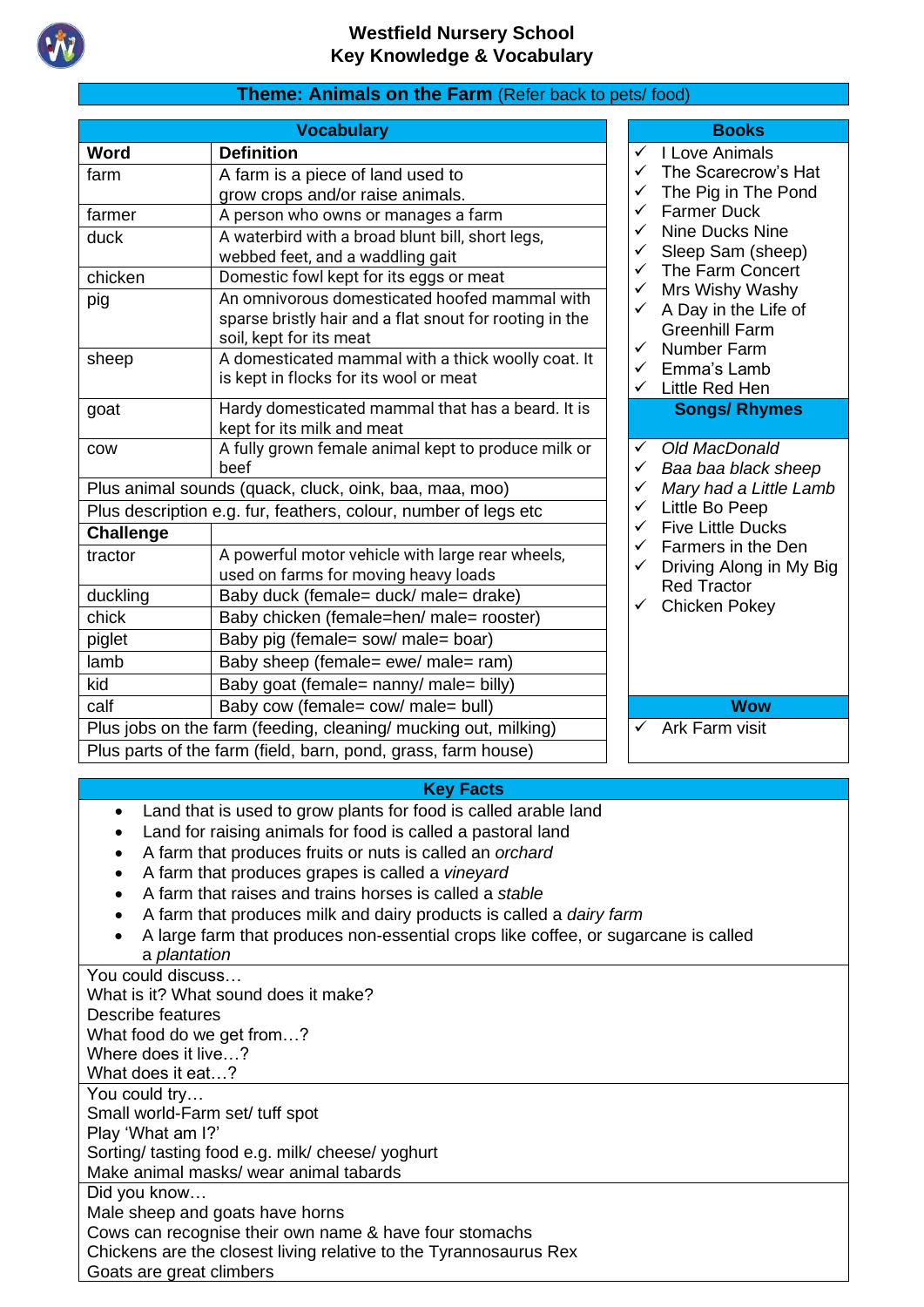

# **Theme: Wild Animals in the UK**

|                                            | <b>Vocabulary</b>                                                                                                |   | <b>Books</b>                                  |
|--------------------------------------------|------------------------------------------------------------------------------------------------------------------|---|-----------------------------------------------|
| Word                                       | <b>Definition</b>                                                                                                |   | Mad About Mini<br>$\checkmark$                |
| In the garden-mini-                        | Tiny creatures (including insects, invertebrates, crustaceans and arachnids)                                     |   | <b>Beasts</b>                                 |
| beast                                      |                                                                                                                  |   | The Crunching,<br>$\checkmark$                |
| bee                                        | A stinging winged insect which collects nectar and pollen, produces wax and                                      |   | Munching Caterpillar                          |
|                                            | honey, and lives in large communities called hives                                                               |   | The Very Busy Spider<br>$\checkmark$          |
| beetle                                     | An insect distinguished by having forewings that are typically modified into                                     |   | What the Ladybird<br>$\checkmark$<br>Heard    |
|                                            | hard wing cases, which cover and protect the hindwings and abdomen                                               |   | The Very Hungry<br>$\checkmark$               |
| butterfly                                  | A nectar-feeding insect with two pairs of large, typically brightly coloured                                     |   | Caterpillar                                   |
|                                            | wings that are covered with microscopic scales. Hold their wings erect when<br>at rest and are active in the day |   | $\checkmark$<br>Who am I? (owl)               |
| caterpillar                                | The larva of a butterfly or moth, which has a segmented wormlike body with                                       |   | After the Storm (Percy<br>$\checkmark$        |
|                                            | three pairs of true legs and several pairs of appendages similar to legs                                         |   | the Park Keeper)                              |
| ladybird                                   | A small beetle with a domed back, typically red or yellow with black spots                                       |   | Owl Babies<br>$\checkmark$                    |
| moth                                       | An insect with two pairs of broad wings covered in microscopic scales,                                           |   | Gruffalo                                      |
|                                            | typically drably coloured and held flat when at rest. Nocturnal                                                  |   | <b>Badgers Parting Gifts</b>                  |
| slug                                       | A tough-skinned mollusc which typically lacks a shell and secretes a film of                                     |   | Ouch                                          |
|                                            | mucus for protection                                                                                             |   |                                               |
| snail                                      | A mollusc with a single spiral shell into which the whole body can be                                            |   |                                               |
|                                            | withdrawn                                                                                                        |   |                                               |
| spider                                     | An eight-legged predatory arachnid                                                                               |   |                                               |
| worm                                       | Creeping or burrowing invertebrate animals with long, slender, soft bodies                                       |   | <b>Songs/ Rhymes</b>                          |
|                                            | and no limbs                                                                                                     |   |                                               |
| woodlouse                                  | A small terrestrial crustacean with a greyish segmented body and seven                                           |   | Lots of Minibeasts<br>$\checkmark$            |
|                                            | pairs of legs, living in damp habitats                                                                           |   | (sung to heads,                               |
| Plus name of features e.g. legs/ spots     |                                                                                                                  |   | shoulders, knees and                          |
| Challenge                                  |                                                                                                                  |   | toes) (Twinkl)                                |
| In the forest-badger                       | A heavily built omnivorous nocturnal mammal with a grey and black coat                                           |   | A Hedgehog is Very<br>$\checkmark$<br>Prickly |
| bat                                        | A mainly nocturnal mammal capable of sustained flight                                                            |   | $\checkmark$<br>I'm a Little Hedgehog         |
| deer                                       | A hoofed grazing or browsing animal, with branched bony antlers that are                                         |   | (sung to I'm a Little                         |
|                                            | shed annually (males)                                                                                            |   | Teapot) (Twinkl)                              |
| hedgehog                                   | A small nocturnal mammal with a spiny coat and short legs, able to roll itself<br>into a ball for defence        |   | Lots of Minibeasts<br>$\checkmark$            |
| fox                                        | A carnivorous mammal of the dog family with a pointed muzzle and bushy                                           |   | (sung to heads,                               |
|                                            | tail                                                                                                             |   | shoulders, knees and                          |
| mole                                       | A small burrowing mammal with dark velvety fur, a long muzzle, and very                                          |   | toes) (Twinkl)                                |
|                                            | small eyes, feeding mainly on worms, grubs, and other invertebrates                                              |   | $\checkmark$<br>Wiggly Woo                    |
| mouse                                      | A small rodent that typically has a pointed snout, relatively large ears and                                     |   | I'm a Little Hedgehog<br>$\checkmark$         |
|                                            | eyes, and a long tail                                                                                            |   | (sung to I'm a Little                         |
| owl                                        | A nocturnal bird of prey with large eyes, a facial disc, a hooked beak, and                                      |   | Teapot) (Twinkl)<br>Five Little Woodlouse     |
|                                            | typically a loud hooting call                                                                                    |   | (sung to Five Little                          |
| rabbit                                     | A burrowing plant-eating mammal, with long ears, long hind legs, and a short                                     |   | Ducks) (Twinkl)                               |
|                                            | tail                                                                                                             |   |                                               |
| squirrel                                   | An agile tree-dwelling rodent with a bushy tail, typically feeding on nuts and                                   |   | <b>Wow</b>                                    |
|                                            | seeds                                                                                                            |   |                                               |
| Plus name of features e.g. legs/ tail/ fur |                                                                                                                  | ✓ | Hatching butterflies                          |

#### **Key Facts**

Minibeasts do not have a backbone

✓ Some have a hard exoskeleton e.g. ant, woodlouse

✓ Different minibeasts like to live in different places – under logs and stones, in leaf piles, in ponds, in trees, bushes and grass, or in the soil

✓ Minibeasts eat all sorts of things. Lots of minibeasts eat plants and many flying insects feed on nectar from flowers. Others, such as spiders, like to eat other minibeasts

Lots of other creatures feed on minibeasts. These include bats, badgers, hedgehogs, foxes, frogs and toads, and many birds

Invertebrates make up approximately 97% of the creatures living on Earth

✓ Many minibeasts have very good camouflage, blending them into their environment so that they can hide from predators or creep up on prey

You could discuss… What can you find? What does it look like? Can you describe legs/ eyes…? Where does it live…? You could try... Describe features Doing a bug hunt/ looking in the bug hotel Making puppets/ masks/ dressing up Making play dough animals Role Play bug den/ mini-beast investigation lab or woodland role play Sorting the minibeasts Making a wormery Matching the minibeast to its habitat Learning about the life cycle of a butterfly Making bird feeders Did you know… The largest earthworm ever discovered in the UK was 40cm long – more like the size of a small snake. He was named 'Dave' and is now preserved in the Natural History Museum/ Slugs have four noses/ Bats are the only [mammals](https://kids.britannica.com/kids/article/mammal/353414) that can truly fly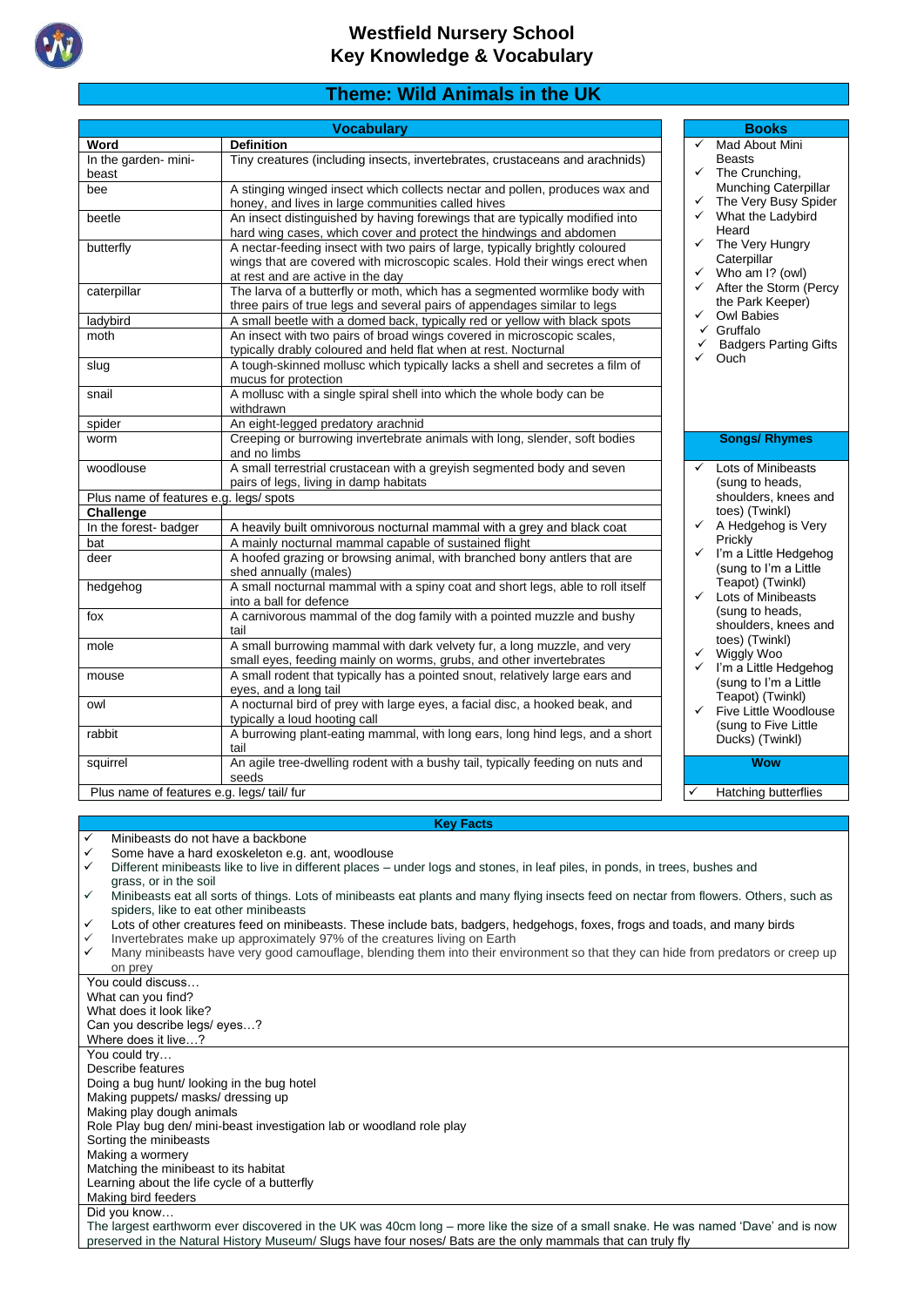

## **Theme: Wild Animals Around the World**

|                  | <b>Vocabulary</b>                                                 | <b>Books</b> |                              |  |
|------------------|-------------------------------------------------------------------|--------------|------------------------------|--|
| Word             | <b>Definition</b>                                                 | ✓            | The Tiger Who Came to Tea    |  |
| chameleon        | A small slow-moving lizard with a prehensile tail, long           | ✓            | <b>Ten Tired Tigers</b>      |  |
|                  | extensible tongue, protruding eyes that rotate independently,     | $\checkmark$ | Dear Zoo                     |  |
|                  | and the ability to change colour                                  | $\checkmark$ | Walking through the Jungle   |  |
| elephant         | A large plant-eating mammal with a prehensile trunk, long         | ✓            | <b>Raft Ride</b>             |  |
|                  | curved ivory tusks, and large ears. Found in Africa/ Asia. It is  | $\checkmark$ | <b>Giraffes Can't Dance</b>  |  |
|                  | the largest living land animal                                    | $\checkmark$ | Rhino's Horns                |  |
| giraffe          | A large African mammal with a very long neck and forelegs,        | $\checkmark$ | Mixed Up Chameleon           |  |
|                  | having a coat patterned with brown patches separated by           | ✓            | Monkey Puzzle                |  |
|                  | lighter lines. It is the tallest living animal                    | ✓            | Handa's Surprise             |  |
| hippopotamus     | A large thick-skinned semiaquatic African mammal, with            |              |                              |  |
|                  | massive jaws and large tusks                                      |              |                              |  |
| lion             | A large tawny-coloured cat that lives in prides, found in Africa  |              |                              |  |
|                  | and north-western India. The male has a flowing shaggy            |              |                              |  |
|                  | mane. Hunting is done by females                                  |              |                              |  |
| monkey           | A small to medium-sized primate typically has a long tail,        |              |                              |  |
|                  | which lives in trees in tropical countries                        |              |                              |  |
| rhinoceros       | A large, heavily built plant-eating mammal with one or two        |              |                              |  |
|                  | horns on the nose and thick folded skin, native to Africa and     |              |                              |  |
|                  | Asia                                                              |              |                              |  |
| tiger            | A very large solitary cat with an orange coat striped with black, |              |                              |  |
|                  | native to the forests of Asia                                     |              |                              |  |
|                  | Plus name of features e.g. trunk/ tail & animal sounds            |              |                              |  |
| <b>Challenge</b> |                                                                   |              | <b>Songs/ Rhymes</b>         |  |
| crocodile        | A large predatory semiaquatic reptile with long jaws, long tail,  | $\checkmark$ | Daddy's taking us to the zoo |  |
|                  | short legs, and textured skin                                     |              | tomorrow                     |  |
| gorilla          | A powerfully built great ape with a large head and short neck,    | $\checkmark$ | Down in the Jungle           |  |
|                  | found in the forests of central Africa. It is the largest living  | $\checkmark$ | The Animal Fair              |  |
|                  | primate                                                           | $\checkmark$ | Safari Animals (sung to      |  |
| parrot           | A bird, often vividly coloured, with a short downcurved hooked    |              | Heads, shoulders, knees      |  |
|                  | bill, grasping feet, and a loud voice, found especially in the    |              | and toes) (Twinkl)           |  |
|                  | tropics and feeding on fruits and seeds                           | $\checkmark$ | 5 Little Monkeys             |  |
| snake            | A long limbless reptile which has no eyelids, a short tail, and   | ✓            | Stomp like an Elephant       |  |
|                  | jaws that extend                                                  | ✓            | Elephant                     |  |
|                  | Plus name of features e.g. feathers/ teeth/ tail & animal sounds) |              |                              |  |
| rainforest       | A dense forest rich in biodiversity, found typically in tropical  |              |                              |  |
|                  | areas with heavy rainfall                                         |              |                              |  |
| savannah         | A grassy plain in tropical and subtropical regions, with few      |              | <b>Wow</b>                   |  |
|                  | trees                                                             |              |                              |  |
| desert           | A waterless area of land with little or no plants, typically      | ✓            | Look at snake skin           |  |
|                  | covered with sand                                                 |              |                              |  |

#### **Key Facts**

- $\checkmark$  A chameleon's tongue is at least as long as its body, but it can grab prey in a fraction of a second  $\checkmark$  Flephants spend hetween 12 to 18 hours eating grass plants and fruit every single day/ Thoy may ✓ Elephants spend between 12 to 18 hours eating grass**,** plants and fruit every single day/ They make their own sunscreen with sand/ mud
- Giraffes are herbivores, they only eat plants/ their height helps them look for predators
- Hippos spend most of their day in rivers and lakes to stay cool. Their eyes, nose and ears are located on the top of their head, which means they can see and breathe whilst submerged in the water. What's more, these super-cool creatures sweat an oily red liquid which helps protect their skin from drying out – and acts as a sunblock, too!
- ✓ Lions live in groups of 10-15 animals called prides/ They have the loudest roar of all the big cats
- Tigers are carnivores/ Tigers are good swimmers

You could discuss… Have you been to the zoo? What did you see? Describe features. Where do they live? What do they eat? How can we help look after/ protect them? You could try… Playing 'What am I?' Playing 'Cover up' Making animal masks Making snake paper plates Small world zoo/ wild animals Making play dough animals Threading bead snakes Look at and create Tinga Tinga painting[s https://art-educ4kids.weebly.com/african-art.html](https://art-educ4kids.weebly.com/african-art.html) Sin[g https://www.bbc.co.uk/teach/school-radio/eyfs-listen-and-play-the-animal-fair/z7vp2sg](https://www.bbc.co.uk/teach/school-radio/eyfs-listen-and-play-the-animal-fair/z7vp2sg) Did you know…

The pattern of wrinkles on a gorilla's nose is unique to each one and is known as a 'nose print'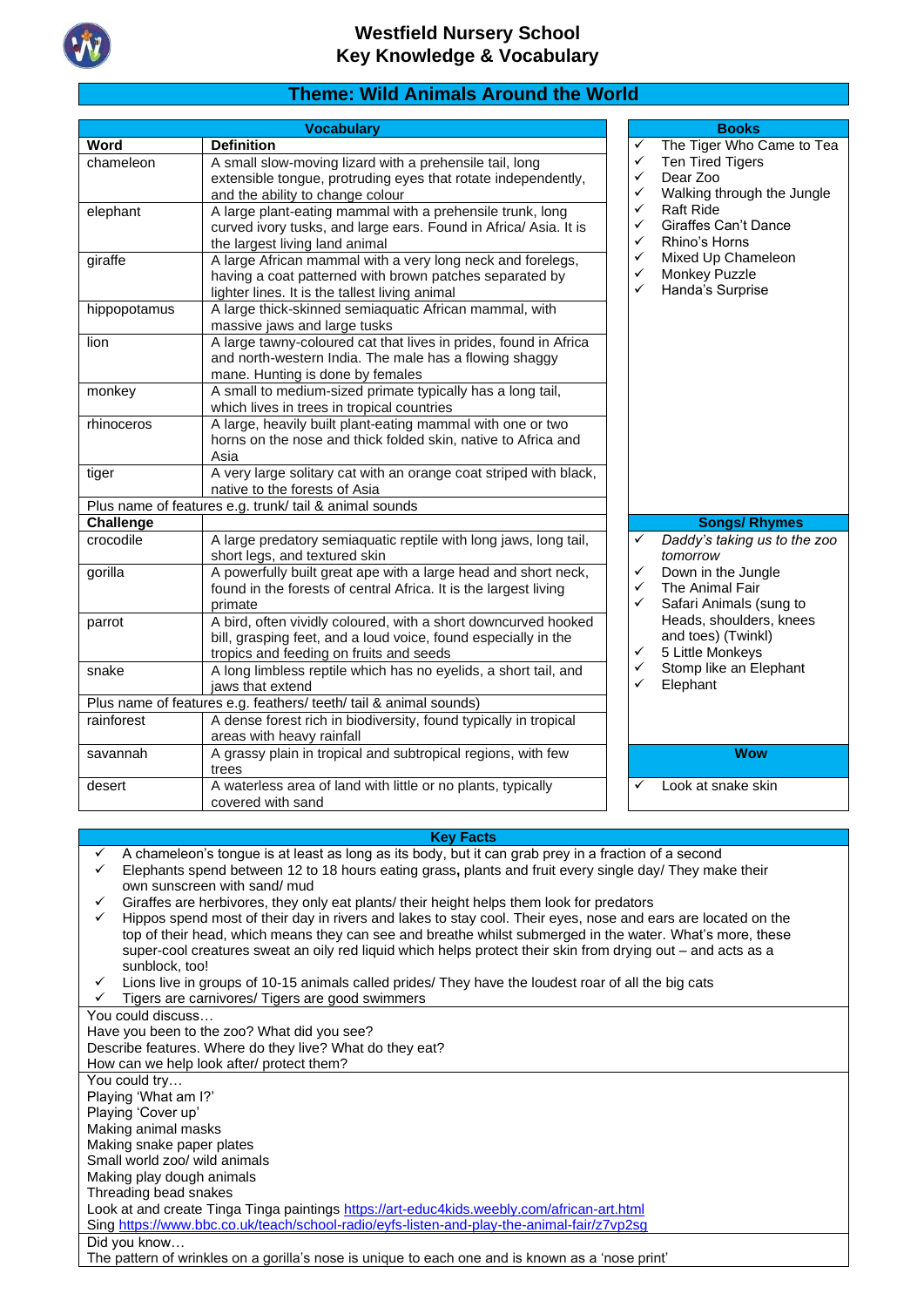

# **Theme: Under the sea**

**Vocabulary Books** 

| Word                  | <b>Definition</b>                                                                                          | ✓                            | Grandpa Grandpa                           |
|-----------------------|------------------------------------------------------------------------------------------------------------|------------------------------|-------------------------------------------|
| sand                  | A loose granular substance, typically pale yellowish brown,                                                | ✓                            | Shaun The Shy Shark                       |
|                       | resulting from the erosion rocks                                                                           | ✓                            | Commotion in the                          |
| sea                   | The expanse of salt water that covers most of the earth's                                                  |                              | Ocean                                     |
|                       | surface and surrounds its land masses                                                                      | ✓                            | Sharing a Shell                           |
| ocean                 | A very large expanse of sea, in particular each of the main                                                | ✓                            | Rainbow Fish                              |
|                       | areas into which the sea is divided geographically                                                         | ✓                            | Tiddler                                   |
| seaweed               | Plant growing in the sea                                                                                   |                              |                                           |
| shell                 | The hard protective outer case of a mollusc or crustacean.                                                 |                              |                                           |
| fish                  | A limbless cold-blooded vertebrate animal with gills and fins                                              |                              |                                           |
|                       | living in water                                                                                            |                              |                                           |
| crab                  | A crustacean with stalked eyes, and five pairs of legs, the first                                          |                              | <b>Songs/ Rhymes</b>                      |
|                       | pair of which are modified as pincers                                                                      |                              |                                           |
| octopus               | A mollusc with eight sucker-bearing arms, a soft body, strong                                              |                              | $\checkmark$ 1, 2, 3, 4, 5                |
|                       | beaklike jaws, and no internal shell                                                                       |                              | $\checkmark$ Five Little Fishes (sung     |
| shark                 | A long-bodied marine fish with a prominent dorsal fin                                                      |                              | to 5 Little Ducks) (Twinkl)               |
| whale                 | Whales may look like fishes, but they are mammals. They                                                    | $\checkmark$<br>$\checkmark$ | <b>Baby Shark</b><br>Marine Mammal Boogie |
|                       | breathe air and produce milk for their young                                                               |                              | Song (Sung to down in                     |
| dolphin               | A small sociable toothed whale that typically has a beaklike                                               |                              | the jungle) (Twinkl)                      |
|                       | snout and a curved fin on the back                                                                         |                              | $\checkmark$ We're Going for a Paddle     |
| <b>Challenge</b>      |                                                                                                            |                              | (Sung to Ring O Roses)                    |
| wave                  | Long body of water curling into an arched form and breaking                                                |                              | (Twinkl)                                  |
|                       | on the shore                                                                                               |                              | ← Fisherman Song (Sung                    |
| coral                 | Hard stony substance secreted by certain marine animals as                                                 | $\checkmark$                 | to This Old Man) (Twinkl)                 |
|                       | an external skeleton, typically forming large reefs in warm seas                                           |                              | Oh I do like to be beside<br>the seaside  |
| tide                  | The alternate rising and falling of the sea due to the attraction                                          |                              | $\checkmark$ We're Going to the           |
|                       | of the moon and sun                                                                                        |                              | Beach (sung to London's                   |
| anemone               | An animal with a body which bears a ring of stinging tentacles                                             |                              | Bridge)                                   |
|                       | around the mouth                                                                                           |                              |                                           |
| jellyfish             | A free-swimming animal with a jelly like body that is typically                                            |                              |                                           |
|                       | transparent and has stinging tentacles around the edge                                                     |                              |                                           |
| starfish              | An animal with five or more radiating arms. The undersides of                                              |                              | <b>Wow</b>                                |
|                       | the arms bear tube feet for moving                                                                         |                              |                                           |
|                       | Plus names of types of fish e.g. cod/ salmon                                                               | ✓                            | Have a beach party                        |
|                       |                                                                                                            |                              |                                           |
|                       | <b>Key Facts</b>                                                                                           |                              |                                           |
|                       | There are 4 major oceans- Pacific, Atlantic, Indian and Arctic                                             |                              |                                           |
|                       | There are smaller bodies of water called seas-Caribbean, Mediterranean, South China                        |                              |                                           |
| $\bullet$             | The deepest known area of the Earth's oceans is known as the Mariana Trench                                |                              |                                           |
| $\bullet$             | The longest mountain range in the world is found under water, the Mid-Oceanic Ridge                        |                              |                                           |
| $\bullet$             | The Dead Sea in the Indian ocean is the saltiest- so salty nothing can live in it                          |                              |                                           |
| $\bullet$             | The largest coral reef is in Australia- The Great Barrier Reef                                             |                              |                                           |
| You could discuss     |                                                                                                            |                              |                                           |
|                       | Have you been to the seaside? What can we find at the seaside? What lives in the sea?                      |                              |                                           |
|                       | Describe features of sea creatures. Where do they live? What do they eat? How can we help look after/      |                              |                                           |
| protect them?         |                                                                                                            |                              |                                           |
| You could try         |                                                                                                            |                              |                                           |
|                       | Using the water tray/ tuff spot tray with shells/ ocean creatures                                          |                              |                                           |
|                       | Using sand to make sandcastles/ moulds/ art                                                                |                              |                                           |
|                       | Studying/ designing patterns on fish                                                                       |                              |                                           |
| Magnetic fishing game |                                                                                                            |                              |                                           |
|                       |                                                                                                            |                              |                                           |
|                       |                                                                                                            |                              |                                           |
| Making an ocean       |                                                                                                            |                              |                                           |
| Sorting shells        |                                                                                                            |                              |                                           |
|                       | Doing a science experiment e.g. making waves (adding oil into water in a jar)                              |                              |                                           |
|                       | Creating art e.g. using sponges to make a coral reef/ sea creatures from salt dough/ sun catcher jellyfish |                              |                                           |
|                       | Exploring things that float & sink/boats/making boats                                                      |                              |                                           |
|                       | Role play seaside/ boat/ fishing/ under the sea/submarine<br>Outside play sharks and minnows tag game      |                              |                                           |

The ocean is responsible for weather. The currents move heat around the planet and temperature above the oceans creates clouds and winds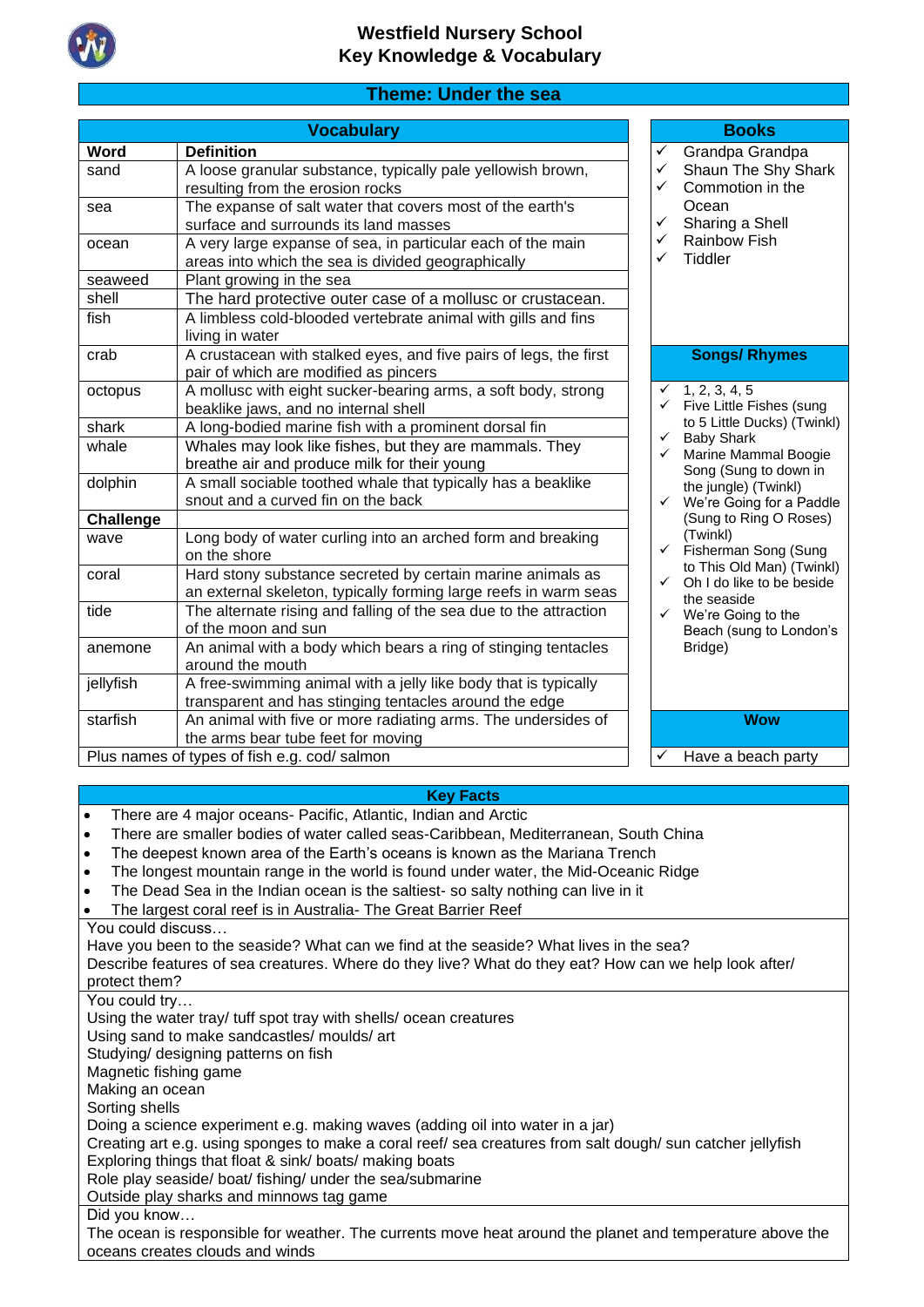

# **Theme: Under the Ground** (Refer back to wild animals in the UK) See dinosaurs

|                          | <b>Vocabulary</b>                                                                                               |              | <b>Books</b>               |
|--------------------------|-----------------------------------------------------------------------------------------------------------------|--------------|----------------------------|
| Word                     | <b>Definition</b>                                                                                               | ✓            | Under the                  |
| dig                      | Break up and move earth with a tool or machine, or with hands, paws, snout                                      |              | Ground                     |
| wet                      | Containing water                                                                                                | ✓            | The Enormous               |
| dry                      | Not containing water                                                                                            |              | Turnip                     |
| tunnel                   | An underground passage                                                                                          | ✓            | Superworm                  |
| earth                    | The substance of the land surface                                                                               | ✓            | Dinosaur                   |
| mud                      | Soft, sticky matter resulting from the mixing of earth and water                                                |              |                            |
| soil                     | The upper layer of earth                                                                                        |              |                            |
| stone                    | hard solid non-metallic mineral matter of which rock is made                                                    |              |                            |
| root                     | The part of a plant which attaches it to the ground conveying water and<br>nourishment to the rest of the plant |              | <b>Songs/ Rhymes</b>       |
| ant                      | A small insect typically having a sting and living in a complex social colony                                   | ✓            | Wiggly woo                 |
| badger                   | A heavily built omnivorous nocturnal mammal with a grey and black coat                                          | ✓            | The Ants go                |
| fox                      | A carnivorous mammal of the dog family with a pointed muzzle and bushy<br>tail                                  | ✓            | Marching<br>Underground    |
| mole                     | Moles are small, round animals with large, spade-like paws. They have                                           |              | Vegetables (sung           |
|                          | small eyes and a little, pink nose.                                                                             |              | to Frere Jacques)          |
| rabbit                   | Rabbits are small mammals with short, soft fur. They have long pointy ears,<br>and a fluffy tail.               | $\checkmark$ | (Twinkl)<br>Who lives in a |
| worm                     | Creeping or burrowing invertebrate animals with long, slender, soft bodies<br>and no limbs                      |              | cave (sung to              |
|                          | Plus name of features e.g. fur/ claws & animal sounds                                                           |              | Baa baa black              |
| <b>Challenge</b>         |                                                                                                                 |              | sheep) (Twinkl)            |
| rock                     | A hard material made up of one or more minerals. Rock makes up the outer<br>layer of Earth, called the crust    |              |                            |
| fossil                   | The remains or impression of a prehistoric plant or animal embedded in rock                                     |              |                            |
|                          | and preserved                                                                                                   |              |                            |
| cave                     | Caves are natural holes on the surface of the Earth.                                                            |              | <b>Wow</b>                 |
| strong                   | Able to withstand force, pressure, or wear                                                                      |              | Classroom cave             |
| strengthen/<br>reinforce | Make stronger                                                                                                   |              |                            |
|                          | Plus name and description of dinosaurs                                                                          |              |                            |

#### **Key Facts**

| There are three different types of rocks- igneous (from molten magma), metamorphic (rocks that have been put<br>under a lot of pressure and heat) and sedimentary (layers of things such as sand, mud and small stones) |
|-------------------------------------------------------------------------------------------------------------------------------------------------------------------------------------------------------------------------|
| Soil consists of several layers                                                                                                                                                                                         |
| Ants can lift 20 times their own body weight/ They don't have ears they feel vibrations through their feet                                                                                                              |
| Badgers live in setts/ They are omnivores                                                                                                                                                                               |
| Foxes male=dog, female=vixen, baby=cub<br>Baby moles are called pups and they have no hair when they are born/ They can look after themselves after 1                                                                   |
| month old                                                                                                                                                                                                               |
| Rabbits are born without fur/they only sweat from their feet                                                                                                                                                            |
| Earthworms do not have eyes/ They breath through their skin                                                                                                                                                             |
| You could discuss                                                                                                                                                                                                       |
| What can you find? Is it easy/ difficult? (Comparing wet/dry soil)                                                                                                                                                      |
| Which animals live underground? Why?                                                                                                                                                                                    |
| Can you make a tunnel? How can you stop it collapsing?                                                                                                                                                                  |
| You could try                                                                                                                                                                                                           |
| Soil sensory tray                                                                                                                                                                                                       |
| Planting a bean to look at the roots                                                                                                                                                                                    |
| Making a wormery                                                                                                                                                                                                        |
| Sorting rocks/ pet pebbles/ pebble art                                                                                                                                                                                  |
| Experimenting with soil types                                                                                                                                                                                           |
| Using small world dinosaurs                                                                                                                                                                                             |
| Watch underground habitats https://www.bbc.co.uk/programmes/p011l4j7                                                                                                                                                    |
| Watch Come Outside- Holes in the Ground https://www.youtube.com/watch?v=T3NXT4BZrMc                                                                                                                                     |
| Watch Come Outside- Carrots https://youtu.be/NAevn4yVfhw                                                                                                                                                                |
| Watch Wizz- Worms for kids https://youtu.be/7040A-6Jmt4                                                                                                                                                                 |
| Outside digging in the mud kitchen                                                                                                                                                                                      |
| Did you know                                                                                                                                                                                                            |
| After heavy rain, earthworms crawl out of the soil because of lack of oxygen                                                                                                                                            |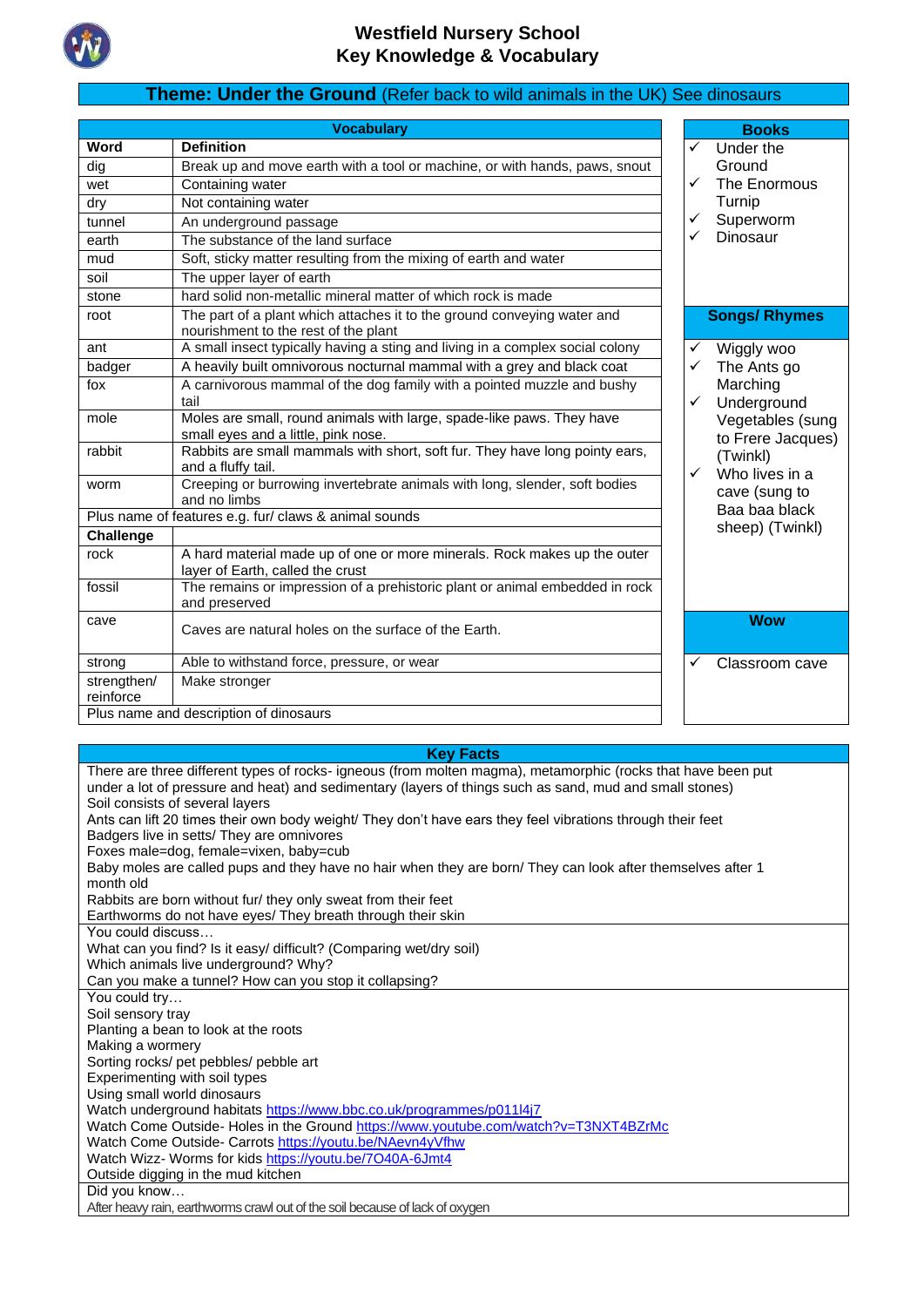

### **Theme: Dinosaurs**

|                                                                                                               | <b>Books</b>                                                                                                                                                                                                                                                                                                                                                                                                                                                                                                                                                                                                                                                                                                                                                                                                                                      |                                                           |  |
|---------------------------------------------------------------------------------------------------------------|---------------------------------------------------------------------------------------------------------------------------------------------------------------------------------------------------------------------------------------------------------------------------------------------------------------------------------------------------------------------------------------------------------------------------------------------------------------------------------------------------------------------------------------------------------------------------------------------------------------------------------------------------------------------------------------------------------------------------------------------------------------------------------------------------------------------------------------------------|-----------------------------------------------------------|--|
| <b>Word</b>                                                                                                   | <b>Definition</b>                                                                                                                                                                                                                                                                                                                                                                                                                                                                                                                                                                                                                                                                                                                                                                                                                                 | $\checkmark$<br>Harry and the                             |  |
| Dinosaur                                                                                                      | One of many reptiles that lived on Earth millions of years<br>ago                                                                                                                                                                                                                                                                                                                                                                                                                                                                                                                                                                                                                                                                                                                                                                                 | Dinosaurs and the<br><b>Bucketful of Stories</b>          |  |
| Fossil                                                                                                        | The remains or impression of a prehistoric plant or animal<br>embedded in rock and preserved                                                                                                                                                                                                                                                                                                                                                                                                                                                                                                                                                                                                                                                                                                                                                      | ✓<br>Dinosaurumpus<br>Dinosaur roar<br>$\checkmark$       |  |
| Skeleton                                                                                                      | Skeleton is a structural frame that supports an animal<br>body                                                                                                                                                                                                                                                                                                                                                                                                                                                                                                                                                                                                                                                                                                                                                                                    | Dinosaurs love<br>✓<br>underpants<br>Range of non-fiction |  |
| <b>Challenge</b>                                                                                              |                                                                                                                                                                                                                                                                                                                                                                                                                                                                                                                                                                                                                                                                                                                                                                                                                                                   | books                                                     |  |
| Carnivore                                                                                                     | An animal that feeds on other animals                                                                                                                                                                                                                                                                                                                                                                                                                                                                                                                                                                                                                                                                                                                                                                                                             |                                                           |  |
| Herbivore                                                                                                     | An animal that feeds on plants                                                                                                                                                                                                                                                                                                                                                                                                                                                                                                                                                                                                                                                                                                                                                                                                                    |                                                           |  |
| Omnivore                                                                                                      | An animal that eats both plants and animals                                                                                                                                                                                                                                                                                                                                                                                                                                                                                                                                                                                                                                                                                                                                                                                                       | <b>Songs/ Rhymes</b>                                      |  |
| <b>Type</b>                                                                                                   | <b>Description</b>                                                                                                                                                                                                                                                                                                                                                                                                                                                                                                                                                                                                                                                                                                                                                                                                                                | Listen to the<br>✓                                        |  |
| Diplodocus<br>'dip-lod-ic-uss'.<br>Stegosaurus<br>'steg-uh-sawr-us'.<br>Tyrannosaurus Rex<br>'Tuh-ran-uh-saw- | Diplodocus were plant eaters (herbivores) which grazed in<br>large herds together. Diplodocus had very powerful back<br>legs! Its body was balanced by a long heavy tail - often<br>used as a weapon against attackers. Their size would also<br>have been a deterrent to predators. It is thought to be the<br>longest known dinosaur.<br>The meaning of Stegosaurus is 'roofed lizard'. It had a<br>brain the size of a ping pong ball. It was a plant eater. It<br>didn't have many teeth. To help it digest its food, it<br>probably swallowed stones. The stones would have<br>moved about inside its stomach and the rough edges<br>would help to help break up the plants the dinosaur had<br>eaten (like crocodiles today.)<br>TRex means 'Tyrant Lizard'. It was one of the biggest<br>meat eaters. TRex was not the biggest carnivorous | chorus<br>$\checkmark$<br>10 little dinosaurs             |  |
| ruhs'<br>Triceratops                                                                                          | dinosaur - Gigantosaurus and Spinosaurus were bigger.<br>The meaning of Triceratops is 'three-horned face'. It had                                                                                                                                                                                                                                                                                                                                                                                                                                                                                                                                                                                                                                                                                                                                | <b>Wow</b>                                                |  |
| 'tri-SERa-tops'.                                                                                              | nose horns they used for defence.                                                                                                                                                                                                                                                                                                                                                                                                                                                                                                                                                                                                                                                                                                                                                                                                                 |                                                           |  |
| Brontosaurus 'bron-<br>tuh-saw-ruhs'                                                                          | Brontosaurus meaning 'Thunder lizard' in Greek. It had<br>large claws on their hands, which scientists believe they<br>used to grasp trees to reach high up foliage or dig scrapes<br>in the ground to make nests and search for water.                                                                                                                                                                                                                                                                                                                                                                                                                                                                                                                                                                                                           | Hatch a dinosaur<br>✓<br>egg<br>Dino dig<br>✓             |  |
|                                                                                                               |                                                                                                                                                                                                                                                                                                                                                                                                                                                                                                                                                                                                                                                                                                                                                                                                                                                   |                                                           |  |

#### **Key Facts**

- The word "dinosaur" actually means "terrifying **lizard"** in Greek
- Fossil records show that [birds](https://en.wikipedia.org/wiki/Bird) are modern [feathered dinosaurs](https://en.wikipedia.org/wiki/Feathered_dinosaur)
- Dinosaurs laid eggs, usually in a nest
- Dinosaurs are extinct
- There were carnivorous, herbivorous and omnivorous dinosaurs
- Some dinosaurs had feathers
- Many dinosaurs walked on two legs
- Some dinosaurs moved in groups
- Dinosaurs had small brains
- No one knows why the dinosaurs all died out, but people have different ideas

-Pterodactyls are not dinosaurs; they were flying reptiles that lived during the age of dinosaurs

You could discuss…

| The colours, textures, shapes and sizes                                                                              |
|----------------------------------------------------------------------------------------------------------------------|
| What happened to the dinosaurs?                                                                                      |
| You could try                                                                                                        |
| Sorting dinosaurs                                                                                                    |
| Making dinosaur puppets from paper plates                                                                            |
| Make a dinosaur swamp using small world                                                                              |
| Use salt dough to make fossils                                                                                       |
| Make dinosaur frozen eggs                                                                                            |
| Stick a dinosaur skeleton using cotton buds                                                                          |
| Did you know                                                                                                         |
| When dinosaur bones were first found hundreds of years ago by the Chinese, they thought they were the bones of giant |
| dragons.                                                                                                             |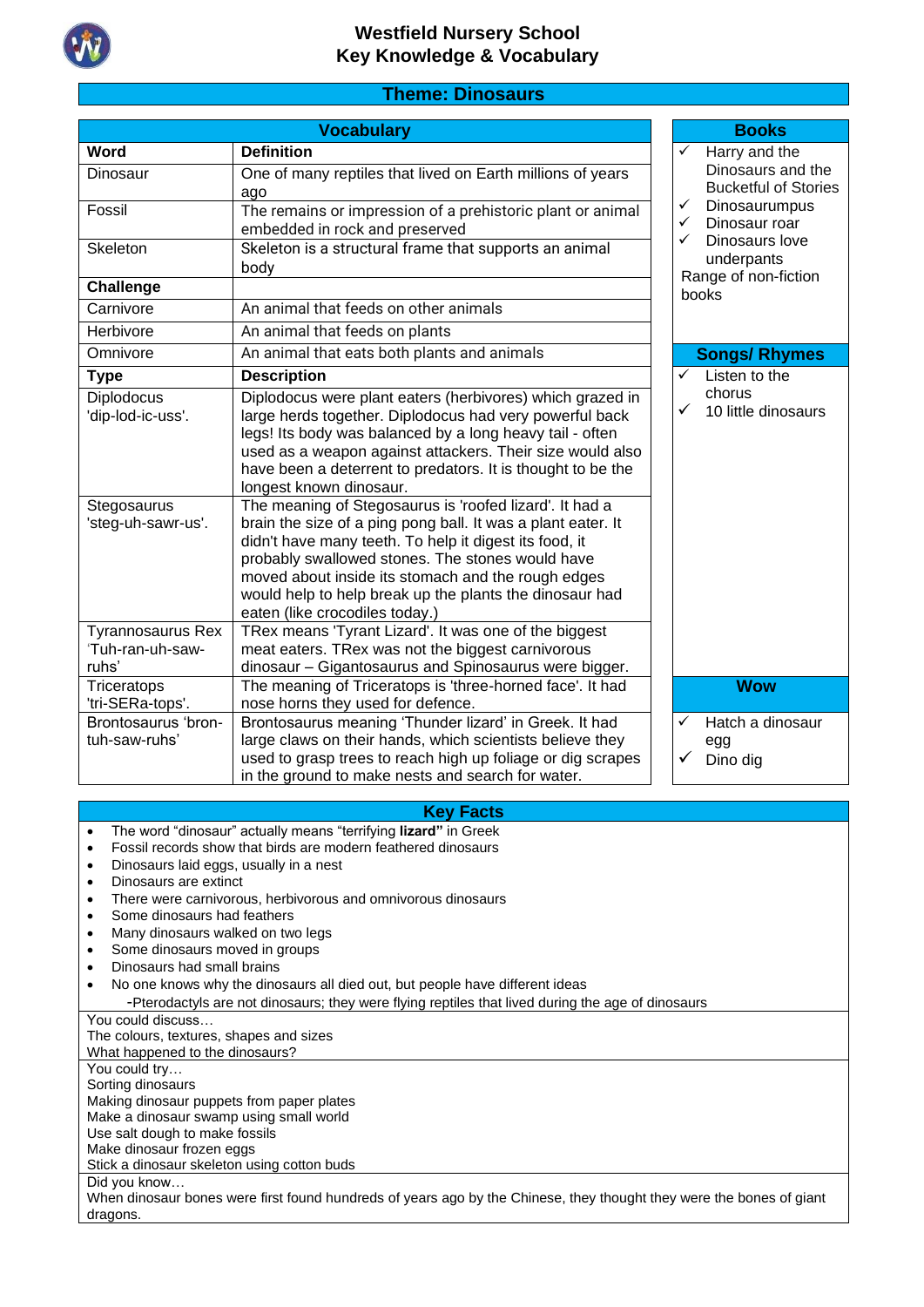

# **Theme: Lifecycles and Growth** (Refer back to my body)

| Word<br>✓<br>Life Cycle of a frog<br>Bean:<br>✓<br>Life Cycle of a Chicken<br>✓<br>seed- the unit of reproduction of a flowering plant, capable of developing into another<br>The Very Hungry<br>✓<br>such plant<br>Caterpillar<br>shoot- a young branch springing from the main stock of a tree or plant<br>Jasper's Beanstalk<br>plant- a living organism of the kind exemplified by trees, shrubs, herbs, grasses, ferns,<br>✓<br>The Tiny Seed<br>✓<br>and mosses<br>flower- the seed-bearing part of a plant<br>✓<br>Titch<br>bean- an edible seed, typically kidney-shaped, growing in long pods on certain plants<br>✓<br>When I Grow Up<br>Butterfly:<br>egg- an oval or round object laid by a female<br>caterpillar- larval stage<br>pupa- an insect in its inactive immature form between larva and adult, e.g. a chrysalis.<br>butterfly- A nectar-feeding insect with two pairs of large, typically brightly coloured<br>wings that are covered with microscopic scales. Hold their wings erect when at rest<br>and are active in the day<br>Frog:<br>spawn-eggs<br>tadpole- tailed aquatic larva<br>froglet- a tiny frog that has recently developed from a tadpole<br>frog- a tailless amphibian with a short squat body, moist smooth skin, and very long<br>hind legs for leaping<br>Chicken:<br>egg- an oval or round object laid by a female<br>chick- young bird, especially one newly hatched<br>chicken- domestic fowl kept for its eggs or meat<br>Coming before all others in time or order<br>first<br><b>Songs/ Rhymes</b><br>There's a Tiny caterpillar<br>Coming immediately after<br>✓<br>next<br>on a leaf<br>before<br>In front of someone or something<br>Frog Life Cycle Song<br>✓<br>after<br>Behind/ in the time following<br>(sung to London's<br>The series of changes in the life of a plant/ animal<br>life cycle<br>Burning) (Twinkl)<br>Plus opportunity to discuss dead mini-beast found in garden- see bereavement policy<br><b>Challenge</b><br>Human:<br>baby- a very young child<br>toddler- a young child who is just beginning to walk<br>child- a young human being<br>teenager- a person aged between 13 and 19 years<br>adult- a person who is fully grown<br>old age pensioner- an old person<br>alive<br>Living, not dead<br><b>Wow</b><br>Hatching eggs<br>dead<br>No longer alive<br>✓<br>Caterpillars<br><b>Key Facts</b><br>A life cycle is defined as the complete succession of changes undergone by an organism during its life<br>All organisms go through stages of development<br>Environmental conditions such as water, temperature, and light affect the development of organisms.<br>٠<br>In most mammals the stages of life go from the fertilized egg to the foetus, the juvenile, and then to the adult<br>٠<br>Birds go from the egg to the chick, to the adult<br>٠<br>Amphibians go from the egg to the larva, to the adult<br>$\bullet$<br>Plants go from the seed to the seedling, to the flowering plant<br>$\bullet$<br>Insects go from the egg to the larva, to the pupa, to the adult<br>You could discuss<br>Can you order? What come first, next?<br>What can you do now you couldn't do when you were a baby? What is the same? (e.g. hands/ feet) What changes? (e.g.<br>babies can't walk)<br>You could try<br>Making a height chart<br>Making life cycle story books/ plates<br>Completing life cycle puzzles/ Making and using life cycle story stones<br>Growing seeds in different places e.g. compost<br>Holding an egg/ chick<br>Hatching butterflies<br>Role play Garden Centre<br>Did you know<br>Metamorphosis is the process of transformation from an immature form to an adult form in two or more distinct<br>stages |  | <b>Vocabulary</b> |  | <b>Books</b>              |  |  |
|-----------------------------------------------------------------------------------------------------------------------------------------------------------------------------------------------------------------------------------------------------------------------------------------------------------------------------------------------------------------------------------------------------------------------------------------------------------------------------------------------------------------------------------------------------------------------------------------------------------------------------------------------------------------------------------------------------------------------------------------------------------------------------------------------------------------------------------------------------------------------------------------------------------------------------------------------------------------------------------------------------------------------------------------------------------------------------------------------------------------------------------------------------------------------------------------------------------------------------------------------------------------------------------------------------------------------------------------------------------------------------------------------------------------------------------------------------------------------------------------------------------------------------------------------------------------------------------------------------------------------------------------------------------------------------------------------------------------------------------------------------------------------------------------------------------------------------------------------------------------------------------------------------------------------------------------------------------------------------------------------------------------------------------------------------------------------------------------------------------------------------------------------------------------------------------------------------------------------------------------------------------------------------------------------------------------------------------------------------------------------------------------------------------------------------------------------------------------------------------------------------------------------------------------------------------------------------------------------------------------------------------------------------------------------------------------------------------------------------------------------------------------------------------------------------------------------------------------------------------------------------------------------------------------------------------------------------------------------------------------------------------------------------------------------------------------------------------------------------------------------------------------------------------------------------------------------------------------------------------------------------------------------------------------------------------------------------------------------------------------------------------------------------------------------------------------------------------------------------------------------------------------------------------------------------------------------------------------------------------------------------------------------------------------------------------------------------------------------|--|-------------------|--|---------------------------|--|--|
|                                                                                                                                                                                                                                                                                                                                                                                                                                                                                                                                                                                                                                                                                                                                                                                                                                                                                                                                                                                                                                                                                                                                                                                                                                                                                                                                                                                                                                                                                                                                                                                                                                                                                                                                                                                                                                                                                                                                                                                                                                                                                                                                                                                                                                                                                                                                                                                                                                                                                                                                                                                                                                                                                                                                                                                                                                                                                                                                                                                                                                                                                                                                                                                                                                                                                                                                                                                                                                                                                                                                                                                                                                                                                                                       |  | <b>Definition</b> |  | Life Cycle of a Sunflower |  |  |
|                                                                                                                                                                                                                                                                                                                                                                                                                                                                                                                                                                                                                                                                                                                                                                                                                                                                                                                                                                                                                                                                                                                                                                                                                                                                                                                                                                                                                                                                                                                                                                                                                                                                                                                                                                                                                                                                                                                                                                                                                                                                                                                                                                                                                                                                                                                                                                                                                                                                                                                                                                                                                                                                                                                                                                                                                                                                                                                                                                                                                                                                                                                                                                                                                                                                                                                                                                                                                                                                                                                                                                                                                                                                                                                       |  |                   |  |                           |  |  |
|                                                                                                                                                                                                                                                                                                                                                                                                                                                                                                                                                                                                                                                                                                                                                                                                                                                                                                                                                                                                                                                                                                                                                                                                                                                                                                                                                                                                                                                                                                                                                                                                                                                                                                                                                                                                                                                                                                                                                                                                                                                                                                                                                                                                                                                                                                                                                                                                                                                                                                                                                                                                                                                                                                                                                                                                                                                                                                                                                                                                                                                                                                                                                                                                                                                                                                                                                                                                                                                                                                                                                                                                                                                                                                                       |  |                   |  |                           |  |  |
|                                                                                                                                                                                                                                                                                                                                                                                                                                                                                                                                                                                                                                                                                                                                                                                                                                                                                                                                                                                                                                                                                                                                                                                                                                                                                                                                                                                                                                                                                                                                                                                                                                                                                                                                                                                                                                                                                                                                                                                                                                                                                                                                                                                                                                                                                                                                                                                                                                                                                                                                                                                                                                                                                                                                                                                                                                                                                                                                                                                                                                                                                                                                                                                                                                                                                                                                                                                                                                                                                                                                                                                                                                                                                                                       |  |                   |  |                           |  |  |
|                                                                                                                                                                                                                                                                                                                                                                                                                                                                                                                                                                                                                                                                                                                                                                                                                                                                                                                                                                                                                                                                                                                                                                                                                                                                                                                                                                                                                                                                                                                                                                                                                                                                                                                                                                                                                                                                                                                                                                                                                                                                                                                                                                                                                                                                                                                                                                                                                                                                                                                                                                                                                                                                                                                                                                                                                                                                                                                                                                                                                                                                                                                                                                                                                                                                                                                                                                                                                                                                                                                                                                                                                                                                                                                       |  |                   |  |                           |  |  |
|                                                                                                                                                                                                                                                                                                                                                                                                                                                                                                                                                                                                                                                                                                                                                                                                                                                                                                                                                                                                                                                                                                                                                                                                                                                                                                                                                                                                                                                                                                                                                                                                                                                                                                                                                                                                                                                                                                                                                                                                                                                                                                                                                                                                                                                                                                                                                                                                                                                                                                                                                                                                                                                                                                                                                                                                                                                                                                                                                                                                                                                                                                                                                                                                                                                                                                                                                                                                                                                                                                                                                                                                                                                                                                                       |  |                   |  |                           |  |  |
|                                                                                                                                                                                                                                                                                                                                                                                                                                                                                                                                                                                                                                                                                                                                                                                                                                                                                                                                                                                                                                                                                                                                                                                                                                                                                                                                                                                                                                                                                                                                                                                                                                                                                                                                                                                                                                                                                                                                                                                                                                                                                                                                                                                                                                                                                                                                                                                                                                                                                                                                                                                                                                                                                                                                                                                                                                                                                                                                                                                                                                                                                                                                                                                                                                                                                                                                                                                                                                                                                                                                                                                                                                                                                                                       |  |                   |  |                           |  |  |
|                                                                                                                                                                                                                                                                                                                                                                                                                                                                                                                                                                                                                                                                                                                                                                                                                                                                                                                                                                                                                                                                                                                                                                                                                                                                                                                                                                                                                                                                                                                                                                                                                                                                                                                                                                                                                                                                                                                                                                                                                                                                                                                                                                                                                                                                                                                                                                                                                                                                                                                                                                                                                                                                                                                                                                                                                                                                                                                                                                                                                                                                                                                                                                                                                                                                                                                                                                                                                                                                                                                                                                                                                                                                                                                       |  |                   |  |                           |  |  |
|                                                                                                                                                                                                                                                                                                                                                                                                                                                                                                                                                                                                                                                                                                                                                                                                                                                                                                                                                                                                                                                                                                                                                                                                                                                                                                                                                                                                                                                                                                                                                                                                                                                                                                                                                                                                                                                                                                                                                                                                                                                                                                                                                                                                                                                                                                                                                                                                                                                                                                                                                                                                                                                                                                                                                                                                                                                                                                                                                                                                                                                                                                                                                                                                                                                                                                                                                                                                                                                                                                                                                                                                                                                                                                                       |  |                   |  |                           |  |  |
|                                                                                                                                                                                                                                                                                                                                                                                                                                                                                                                                                                                                                                                                                                                                                                                                                                                                                                                                                                                                                                                                                                                                                                                                                                                                                                                                                                                                                                                                                                                                                                                                                                                                                                                                                                                                                                                                                                                                                                                                                                                                                                                                                                                                                                                                                                                                                                                                                                                                                                                                                                                                                                                                                                                                                                                                                                                                                                                                                                                                                                                                                                                                                                                                                                                                                                                                                                                                                                                                                                                                                                                                                                                                                                                       |  |                   |  |                           |  |  |
|                                                                                                                                                                                                                                                                                                                                                                                                                                                                                                                                                                                                                                                                                                                                                                                                                                                                                                                                                                                                                                                                                                                                                                                                                                                                                                                                                                                                                                                                                                                                                                                                                                                                                                                                                                                                                                                                                                                                                                                                                                                                                                                                                                                                                                                                                                                                                                                                                                                                                                                                                                                                                                                                                                                                                                                                                                                                                                                                                                                                                                                                                                                                                                                                                                                                                                                                                                                                                                                                                                                                                                                                                                                                                                                       |  |                   |  |                           |  |  |
|                                                                                                                                                                                                                                                                                                                                                                                                                                                                                                                                                                                                                                                                                                                                                                                                                                                                                                                                                                                                                                                                                                                                                                                                                                                                                                                                                                                                                                                                                                                                                                                                                                                                                                                                                                                                                                                                                                                                                                                                                                                                                                                                                                                                                                                                                                                                                                                                                                                                                                                                                                                                                                                                                                                                                                                                                                                                                                                                                                                                                                                                                                                                                                                                                                                                                                                                                                                                                                                                                                                                                                                                                                                                                                                       |  |                   |  |                           |  |  |
|                                                                                                                                                                                                                                                                                                                                                                                                                                                                                                                                                                                                                                                                                                                                                                                                                                                                                                                                                                                                                                                                                                                                                                                                                                                                                                                                                                                                                                                                                                                                                                                                                                                                                                                                                                                                                                                                                                                                                                                                                                                                                                                                                                                                                                                                                                                                                                                                                                                                                                                                                                                                                                                                                                                                                                                                                                                                                                                                                                                                                                                                                                                                                                                                                                                                                                                                                                                                                                                                                                                                                                                                                                                                                                                       |  |                   |  |                           |  |  |
|                                                                                                                                                                                                                                                                                                                                                                                                                                                                                                                                                                                                                                                                                                                                                                                                                                                                                                                                                                                                                                                                                                                                                                                                                                                                                                                                                                                                                                                                                                                                                                                                                                                                                                                                                                                                                                                                                                                                                                                                                                                                                                                                                                                                                                                                                                                                                                                                                                                                                                                                                                                                                                                                                                                                                                                                                                                                                                                                                                                                                                                                                                                                                                                                                                                                                                                                                                                                                                                                                                                                                                                                                                                                                                                       |  |                   |  |                           |  |  |
|                                                                                                                                                                                                                                                                                                                                                                                                                                                                                                                                                                                                                                                                                                                                                                                                                                                                                                                                                                                                                                                                                                                                                                                                                                                                                                                                                                                                                                                                                                                                                                                                                                                                                                                                                                                                                                                                                                                                                                                                                                                                                                                                                                                                                                                                                                                                                                                                                                                                                                                                                                                                                                                                                                                                                                                                                                                                                                                                                                                                                                                                                                                                                                                                                                                                                                                                                                                                                                                                                                                                                                                                                                                                                                                       |  |                   |  |                           |  |  |
|                                                                                                                                                                                                                                                                                                                                                                                                                                                                                                                                                                                                                                                                                                                                                                                                                                                                                                                                                                                                                                                                                                                                                                                                                                                                                                                                                                                                                                                                                                                                                                                                                                                                                                                                                                                                                                                                                                                                                                                                                                                                                                                                                                                                                                                                                                                                                                                                                                                                                                                                                                                                                                                                                                                                                                                                                                                                                                                                                                                                                                                                                                                                                                                                                                                                                                                                                                                                                                                                                                                                                                                                                                                                                                                       |  |                   |  |                           |  |  |
|                                                                                                                                                                                                                                                                                                                                                                                                                                                                                                                                                                                                                                                                                                                                                                                                                                                                                                                                                                                                                                                                                                                                                                                                                                                                                                                                                                                                                                                                                                                                                                                                                                                                                                                                                                                                                                                                                                                                                                                                                                                                                                                                                                                                                                                                                                                                                                                                                                                                                                                                                                                                                                                                                                                                                                                                                                                                                                                                                                                                                                                                                                                                                                                                                                                                                                                                                                                                                                                                                                                                                                                                                                                                                                                       |  |                   |  |                           |  |  |
|                                                                                                                                                                                                                                                                                                                                                                                                                                                                                                                                                                                                                                                                                                                                                                                                                                                                                                                                                                                                                                                                                                                                                                                                                                                                                                                                                                                                                                                                                                                                                                                                                                                                                                                                                                                                                                                                                                                                                                                                                                                                                                                                                                                                                                                                                                                                                                                                                                                                                                                                                                                                                                                                                                                                                                                                                                                                                                                                                                                                                                                                                                                                                                                                                                                                                                                                                                                                                                                                                                                                                                                                                                                                                                                       |  |                   |  |                           |  |  |
|                                                                                                                                                                                                                                                                                                                                                                                                                                                                                                                                                                                                                                                                                                                                                                                                                                                                                                                                                                                                                                                                                                                                                                                                                                                                                                                                                                                                                                                                                                                                                                                                                                                                                                                                                                                                                                                                                                                                                                                                                                                                                                                                                                                                                                                                                                                                                                                                                                                                                                                                                                                                                                                                                                                                                                                                                                                                                                                                                                                                                                                                                                                                                                                                                                                                                                                                                                                                                                                                                                                                                                                                                                                                                                                       |  |                   |  |                           |  |  |
|                                                                                                                                                                                                                                                                                                                                                                                                                                                                                                                                                                                                                                                                                                                                                                                                                                                                                                                                                                                                                                                                                                                                                                                                                                                                                                                                                                                                                                                                                                                                                                                                                                                                                                                                                                                                                                                                                                                                                                                                                                                                                                                                                                                                                                                                                                                                                                                                                                                                                                                                                                                                                                                                                                                                                                                                                                                                                                                                                                                                                                                                                                                                                                                                                                                                                                                                                                                                                                                                                                                                                                                                                                                                                                                       |  |                   |  |                           |  |  |
|                                                                                                                                                                                                                                                                                                                                                                                                                                                                                                                                                                                                                                                                                                                                                                                                                                                                                                                                                                                                                                                                                                                                                                                                                                                                                                                                                                                                                                                                                                                                                                                                                                                                                                                                                                                                                                                                                                                                                                                                                                                                                                                                                                                                                                                                                                                                                                                                                                                                                                                                                                                                                                                                                                                                                                                                                                                                                                                                                                                                                                                                                                                                                                                                                                                                                                                                                                                                                                                                                                                                                                                                                                                                                                                       |  |                   |  |                           |  |  |
|                                                                                                                                                                                                                                                                                                                                                                                                                                                                                                                                                                                                                                                                                                                                                                                                                                                                                                                                                                                                                                                                                                                                                                                                                                                                                                                                                                                                                                                                                                                                                                                                                                                                                                                                                                                                                                                                                                                                                                                                                                                                                                                                                                                                                                                                                                                                                                                                                                                                                                                                                                                                                                                                                                                                                                                                                                                                                                                                                                                                                                                                                                                                                                                                                                                                                                                                                                                                                                                                                                                                                                                                                                                                                                                       |  |                   |  |                           |  |  |
|                                                                                                                                                                                                                                                                                                                                                                                                                                                                                                                                                                                                                                                                                                                                                                                                                                                                                                                                                                                                                                                                                                                                                                                                                                                                                                                                                                                                                                                                                                                                                                                                                                                                                                                                                                                                                                                                                                                                                                                                                                                                                                                                                                                                                                                                                                                                                                                                                                                                                                                                                                                                                                                                                                                                                                                                                                                                                                                                                                                                                                                                                                                                                                                                                                                                                                                                                                                                                                                                                                                                                                                                                                                                                                                       |  |                   |  |                           |  |  |
|                                                                                                                                                                                                                                                                                                                                                                                                                                                                                                                                                                                                                                                                                                                                                                                                                                                                                                                                                                                                                                                                                                                                                                                                                                                                                                                                                                                                                                                                                                                                                                                                                                                                                                                                                                                                                                                                                                                                                                                                                                                                                                                                                                                                                                                                                                                                                                                                                                                                                                                                                                                                                                                                                                                                                                                                                                                                                                                                                                                                                                                                                                                                                                                                                                                                                                                                                                                                                                                                                                                                                                                                                                                                                                                       |  |                   |  |                           |  |  |
|                                                                                                                                                                                                                                                                                                                                                                                                                                                                                                                                                                                                                                                                                                                                                                                                                                                                                                                                                                                                                                                                                                                                                                                                                                                                                                                                                                                                                                                                                                                                                                                                                                                                                                                                                                                                                                                                                                                                                                                                                                                                                                                                                                                                                                                                                                                                                                                                                                                                                                                                                                                                                                                                                                                                                                                                                                                                                                                                                                                                                                                                                                                                                                                                                                                                                                                                                                                                                                                                                                                                                                                                                                                                                                                       |  |                   |  |                           |  |  |
|                                                                                                                                                                                                                                                                                                                                                                                                                                                                                                                                                                                                                                                                                                                                                                                                                                                                                                                                                                                                                                                                                                                                                                                                                                                                                                                                                                                                                                                                                                                                                                                                                                                                                                                                                                                                                                                                                                                                                                                                                                                                                                                                                                                                                                                                                                                                                                                                                                                                                                                                                                                                                                                                                                                                                                                                                                                                                                                                                                                                                                                                                                                                                                                                                                                                                                                                                                                                                                                                                                                                                                                                                                                                                                                       |  |                   |  |                           |  |  |
|                                                                                                                                                                                                                                                                                                                                                                                                                                                                                                                                                                                                                                                                                                                                                                                                                                                                                                                                                                                                                                                                                                                                                                                                                                                                                                                                                                                                                                                                                                                                                                                                                                                                                                                                                                                                                                                                                                                                                                                                                                                                                                                                                                                                                                                                                                                                                                                                                                                                                                                                                                                                                                                                                                                                                                                                                                                                                                                                                                                                                                                                                                                                                                                                                                                                                                                                                                                                                                                                                                                                                                                                                                                                                                                       |  |                   |  |                           |  |  |
|                                                                                                                                                                                                                                                                                                                                                                                                                                                                                                                                                                                                                                                                                                                                                                                                                                                                                                                                                                                                                                                                                                                                                                                                                                                                                                                                                                                                                                                                                                                                                                                                                                                                                                                                                                                                                                                                                                                                                                                                                                                                                                                                                                                                                                                                                                                                                                                                                                                                                                                                                                                                                                                                                                                                                                                                                                                                                                                                                                                                                                                                                                                                                                                                                                                                                                                                                                                                                                                                                                                                                                                                                                                                                                                       |  |                   |  |                           |  |  |
|                                                                                                                                                                                                                                                                                                                                                                                                                                                                                                                                                                                                                                                                                                                                                                                                                                                                                                                                                                                                                                                                                                                                                                                                                                                                                                                                                                                                                                                                                                                                                                                                                                                                                                                                                                                                                                                                                                                                                                                                                                                                                                                                                                                                                                                                                                                                                                                                                                                                                                                                                                                                                                                                                                                                                                                                                                                                                                                                                                                                                                                                                                                                                                                                                                                                                                                                                                                                                                                                                                                                                                                                                                                                                                                       |  |                   |  |                           |  |  |
|                                                                                                                                                                                                                                                                                                                                                                                                                                                                                                                                                                                                                                                                                                                                                                                                                                                                                                                                                                                                                                                                                                                                                                                                                                                                                                                                                                                                                                                                                                                                                                                                                                                                                                                                                                                                                                                                                                                                                                                                                                                                                                                                                                                                                                                                                                                                                                                                                                                                                                                                                                                                                                                                                                                                                                                                                                                                                                                                                                                                                                                                                                                                                                                                                                                                                                                                                                                                                                                                                                                                                                                                                                                                                                                       |  |                   |  |                           |  |  |
|                                                                                                                                                                                                                                                                                                                                                                                                                                                                                                                                                                                                                                                                                                                                                                                                                                                                                                                                                                                                                                                                                                                                                                                                                                                                                                                                                                                                                                                                                                                                                                                                                                                                                                                                                                                                                                                                                                                                                                                                                                                                                                                                                                                                                                                                                                                                                                                                                                                                                                                                                                                                                                                                                                                                                                                                                                                                                                                                                                                                                                                                                                                                                                                                                                                                                                                                                                                                                                                                                                                                                                                                                                                                                                                       |  |                   |  |                           |  |  |
|                                                                                                                                                                                                                                                                                                                                                                                                                                                                                                                                                                                                                                                                                                                                                                                                                                                                                                                                                                                                                                                                                                                                                                                                                                                                                                                                                                                                                                                                                                                                                                                                                                                                                                                                                                                                                                                                                                                                                                                                                                                                                                                                                                                                                                                                                                                                                                                                                                                                                                                                                                                                                                                                                                                                                                                                                                                                                                                                                                                                                                                                                                                                                                                                                                                                                                                                                                                                                                                                                                                                                                                                                                                                                                                       |  |                   |  |                           |  |  |
|                                                                                                                                                                                                                                                                                                                                                                                                                                                                                                                                                                                                                                                                                                                                                                                                                                                                                                                                                                                                                                                                                                                                                                                                                                                                                                                                                                                                                                                                                                                                                                                                                                                                                                                                                                                                                                                                                                                                                                                                                                                                                                                                                                                                                                                                                                                                                                                                                                                                                                                                                                                                                                                                                                                                                                                                                                                                                                                                                                                                                                                                                                                                                                                                                                                                                                                                                                                                                                                                                                                                                                                                                                                                                                                       |  |                   |  |                           |  |  |
|                                                                                                                                                                                                                                                                                                                                                                                                                                                                                                                                                                                                                                                                                                                                                                                                                                                                                                                                                                                                                                                                                                                                                                                                                                                                                                                                                                                                                                                                                                                                                                                                                                                                                                                                                                                                                                                                                                                                                                                                                                                                                                                                                                                                                                                                                                                                                                                                                                                                                                                                                                                                                                                                                                                                                                                                                                                                                                                                                                                                                                                                                                                                                                                                                                                                                                                                                                                                                                                                                                                                                                                                                                                                                                                       |  |                   |  |                           |  |  |
|                                                                                                                                                                                                                                                                                                                                                                                                                                                                                                                                                                                                                                                                                                                                                                                                                                                                                                                                                                                                                                                                                                                                                                                                                                                                                                                                                                                                                                                                                                                                                                                                                                                                                                                                                                                                                                                                                                                                                                                                                                                                                                                                                                                                                                                                                                                                                                                                                                                                                                                                                                                                                                                                                                                                                                                                                                                                                                                                                                                                                                                                                                                                                                                                                                                                                                                                                                                                                                                                                                                                                                                                                                                                                                                       |  |                   |  |                           |  |  |
|                                                                                                                                                                                                                                                                                                                                                                                                                                                                                                                                                                                                                                                                                                                                                                                                                                                                                                                                                                                                                                                                                                                                                                                                                                                                                                                                                                                                                                                                                                                                                                                                                                                                                                                                                                                                                                                                                                                                                                                                                                                                                                                                                                                                                                                                                                                                                                                                                                                                                                                                                                                                                                                                                                                                                                                                                                                                                                                                                                                                                                                                                                                                                                                                                                                                                                                                                                                                                                                                                                                                                                                                                                                                                                                       |  |                   |  |                           |  |  |
|                                                                                                                                                                                                                                                                                                                                                                                                                                                                                                                                                                                                                                                                                                                                                                                                                                                                                                                                                                                                                                                                                                                                                                                                                                                                                                                                                                                                                                                                                                                                                                                                                                                                                                                                                                                                                                                                                                                                                                                                                                                                                                                                                                                                                                                                                                                                                                                                                                                                                                                                                                                                                                                                                                                                                                                                                                                                                                                                                                                                                                                                                                                                                                                                                                                                                                                                                                                                                                                                                                                                                                                                                                                                                                                       |  |                   |  |                           |  |  |
|                                                                                                                                                                                                                                                                                                                                                                                                                                                                                                                                                                                                                                                                                                                                                                                                                                                                                                                                                                                                                                                                                                                                                                                                                                                                                                                                                                                                                                                                                                                                                                                                                                                                                                                                                                                                                                                                                                                                                                                                                                                                                                                                                                                                                                                                                                                                                                                                                                                                                                                                                                                                                                                                                                                                                                                                                                                                                                                                                                                                                                                                                                                                                                                                                                                                                                                                                                                                                                                                                                                                                                                                                                                                                                                       |  |                   |  |                           |  |  |
|                                                                                                                                                                                                                                                                                                                                                                                                                                                                                                                                                                                                                                                                                                                                                                                                                                                                                                                                                                                                                                                                                                                                                                                                                                                                                                                                                                                                                                                                                                                                                                                                                                                                                                                                                                                                                                                                                                                                                                                                                                                                                                                                                                                                                                                                                                                                                                                                                                                                                                                                                                                                                                                                                                                                                                                                                                                                                                                                                                                                                                                                                                                                                                                                                                                                                                                                                                                                                                                                                                                                                                                                                                                                                                                       |  |                   |  |                           |  |  |
|                                                                                                                                                                                                                                                                                                                                                                                                                                                                                                                                                                                                                                                                                                                                                                                                                                                                                                                                                                                                                                                                                                                                                                                                                                                                                                                                                                                                                                                                                                                                                                                                                                                                                                                                                                                                                                                                                                                                                                                                                                                                                                                                                                                                                                                                                                                                                                                                                                                                                                                                                                                                                                                                                                                                                                                                                                                                                                                                                                                                                                                                                                                                                                                                                                                                                                                                                                                                                                                                                                                                                                                                                                                                                                                       |  |                   |  |                           |  |  |
|                                                                                                                                                                                                                                                                                                                                                                                                                                                                                                                                                                                                                                                                                                                                                                                                                                                                                                                                                                                                                                                                                                                                                                                                                                                                                                                                                                                                                                                                                                                                                                                                                                                                                                                                                                                                                                                                                                                                                                                                                                                                                                                                                                                                                                                                                                                                                                                                                                                                                                                                                                                                                                                                                                                                                                                                                                                                                                                                                                                                                                                                                                                                                                                                                                                                                                                                                                                                                                                                                                                                                                                                                                                                                                                       |  |                   |  |                           |  |  |
|                                                                                                                                                                                                                                                                                                                                                                                                                                                                                                                                                                                                                                                                                                                                                                                                                                                                                                                                                                                                                                                                                                                                                                                                                                                                                                                                                                                                                                                                                                                                                                                                                                                                                                                                                                                                                                                                                                                                                                                                                                                                                                                                                                                                                                                                                                                                                                                                                                                                                                                                                                                                                                                                                                                                                                                                                                                                                                                                                                                                                                                                                                                                                                                                                                                                                                                                                                                                                                                                                                                                                                                                                                                                                                                       |  |                   |  |                           |  |  |
|                                                                                                                                                                                                                                                                                                                                                                                                                                                                                                                                                                                                                                                                                                                                                                                                                                                                                                                                                                                                                                                                                                                                                                                                                                                                                                                                                                                                                                                                                                                                                                                                                                                                                                                                                                                                                                                                                                                                                                                                                                                                                                                                                                                                                                                                                                                                                                                                                                                                                                                                                                                                                                                                                                                                                                                                                                                                                                                                                                                                                                                                                                                                                                                                                                                                                                                                                                                                                                                                                                                                                                                                                                                                                                                       |  |                   |  |                           |  |  |
|                                                                                                                                                                                                                                                                                                                                                                                                                                                                                                                                                                                                                                                                                                                                                                                                                                                                                                                                                                                                                                                                                                                                                                                                                                                                                                                                                                                                                                                                                                                                                                                                                                                                                                                                                                                                                                                                                                                                                                                                                                                                                                                                                                                                                                                                                                                                                                                                                                                                                                                                                                                                                                                                                                                                                                                                                                                                                                                                                                                                                                                                                                                                                                                                                                                                                                                                                                                                                                                                                                                                                                                                                                                                                                                       |  |                   |  |                           |  |  |
|                                                                                                                                                                                                                                                                                                                                                                                                                                                                                                                                                                                                                                                                                                                                                                                                                                                                                                                                                                                                                                                                                                                                                                                                                                                                                                                                                                                                                                                                                                                                                                                                                                                                                                                                                                                                                                                                                                                                                                                                                                                                                                                                                                                                                                                                                                                                                                                                                                                                                                                                                                                                                                                                                                                                                                                                                                                                                                                                                                                                                                                                                                                                                                                                                                                                                                                                                                                                                                                                                                                                                                                                                                                                                                                       |  |                   |  |                           |  |  |
|                                                                                                                                                                                                                                                                                                                                                                                                                                                                                                                                                                                                                                                                                                                                                                                                                                                                                                                                                                                                                                                                                                                                                                                                                                                                                                                                                                                                                                                                                                                                                                                                                                                                                                                                                                                                                                                                                                                                                                                                                                                                                                                                                                                                                                                                                                                                                                                                                                                                                                                                                                                                                                                                                                                                                                                                                                                                                                                                                                                                                                                                                                                                                                                                                                                                                                                                                                                                                                                                                                                                                                                                                                                                                                                       |  |                   |  |                           |  |  |
|                                                                                                                                                                                                                                                                                                                                                                                                                                                                                                                                                                                                                                                                                                                                                                                                                                                                                                                                                                                                                                                                                                                                                                                                                                                                                                                                                                                                                                                                                                                                                                                                                                                                                                                                                                                                                                                                                                                                                                                                                                                                                                                                                                                                                                                                                                                                                                                                                                                                                                                                                                                                                                                                                                                                                                                                                                                                                                                                                                                                                                                                                                                                                                                                                                                                                                                                                                                                                                                                                                                                                                                                                                                                                                                       |  |                   |  |                           |  |  |
|                                                                                                                                                                                                                                                                                                                                                                                                                                                                                                                                                                                                                                                                                                                                                                                                                                                                                                                                                                                                                                                                                                                                                                                                                                                                                                                                                                                                                                                                                                                                                                                                                                                                                                                                                                                                                                                                                                                                                                                                                                                                                                                                                                                                                                                                                                                                                                                                                                                                                                                                                                                                                                                                                                                                                                                                                                                                                                                                                                                                                                                                                                                                                                                                                                                                                                                                                                                                                                                                                                                                                                                                                                                                                                                       |  |                   |  |                           |  |  |
|                                                                                                                                                                                                                                                                                                                                                                                                                                                                                                                                                                                                                                                                                                                                                                                                                                                                                                                                                                                                                                                                                                                                                                                                                                                                                                                                                                                                                                                                                                                                                                                                                                                                                                                                                                                                                                                                                                                                                                                                                                                                                                                                                                                                                                                                                                                                                                                                                                                                                                                                                                                                                                                                                                                                                                                                                                                                                                                                                                                                                                                                                                                                                                                                                                                                                                                                                                                                                                                                                                                                                                                                                                                                                                                       |  |                   |  |                           |  |  |
|                                                                                                                                                                                                                                                                                                                                                                                                                                                                                                                                                                                                                                                                                                                                                                                                                                                                                                                                                                                                                                                                                                                                                                                                                                                                                                                                                                                                                                                                                                                                                                                                                                                                                                                                                                                                                                                                                                                                                                                                                                                                                                                                                                                                                                                                                                                                                                                                                                                                                                                                                                                                                                                                                                                                                                                                                                                                                                                                                                                                                                                                                                                                                                                                                                                                                                                                                                                                                                                                                                                                                                                                                                                                                                                       |  |                   |  |                           |  |  |
|                                                                                                                                                                                                                                                                                                                                                                                                                                                                                                                                                                                                                                                                                                                                                                                                                                                                                                                                                                                                                                                                                                                                                                                                                                                                                                                                                                                                                                                                                                                                                                                                                                                                                                                                                                                                                                                                                                                                                                                                                                                                                                                                                                                                                                                                                                                                                                                                                                                                                                                                                                                                                                                                                                                                                                                                                                                                                                                                                                                                                                                                                                                                                                                                                                                                                                                                                                                                                                                                                                                                                                                                                                                                                                                       |  |                   |  |                           |  |  |
|                                                                                                                                                                                                                                                                                                                                                                                                                                                                                                                                                                                                                                                                                                                                                                                                                                                                                                                                                                                                                                                                                                                                                                                                                                                                                                                                                                                                                                                                                                                                                                                                                                                                                                                                                                                                                                                                                                                                                                                                                                                                                                                                                                                                                                                                                                                                                                                                                                                                                                                                                                                                                                                                                                                                                                                                                                                                                                                                                                                                                                                                                                                                                                                                                                                                                                                                                                                                                                                                                                                                                                                                                                                                                                                       |  |                   |  |                           |  |  |
|                                                                                                                                                                                                                                                                                                                                                                                                                                                                                                                                                                                                                                                                                                                                                                                                                                                                                                                                                                                                                                                                                                                                                                                                                                                                                                                                                                                                                                                                                                                                                                                                                                                                                                                                                                                                                                                                                                                                                                                                                                                                                                                                                                                                                                                                                                                                                                                                                                                                                                                                                                                                                                                                                                                                                                                                                                                                                                                                                                                                                                                                                                                                                                                                                                                                                                                                                                                                                                                                                                                                                                                                                                                                                                                       |  |                   |  |                           |  |  |
|                                                                                                                                                                                                                                                                                                                                                                                                                                                                                                                                                                                                                                                                                                                                                                                                                                                                                                                                                                                                                                                                                                                                                                                                                                                                                                                                                                                                                                                                                                                                                                                                                                                                                                                                                                                                                                                                                                                                                                                                                                                                                                                                                                                                                                                                                                                                                                                                                                                                                                                                                                                                                                                                                                                                                                                                                                                                                                                                                                                                                                                                                                                                                                                                                                                                                                                                                                                                                                                                                                                                                                                                                                                                                                                       |  |                   |  |                           |  |  |
|                                                                                                                                                                                                                                                                                                                                                                                                                                                                                                                                                                                                                                                                                                                                                                                                                                                                                                                                                                                                                                                                                                                                                                                                                                                                                                                                                                                                                                                                                                                                                                                                                                                                                                                                                                                                                                                                                                                                                                                                                                                                                                                                                                                                                                                                                                                                                                                                                                                                                                                                                                                                                                                                                                                                                                                                                                                                                                                                                                                                                                                                                                                                                                                                                                                                                                                                                                                                                                                                                                                                                                                                                                                                                                                       |  |                   |  |                           |  |  |
|                                                                                                                                                                                                                                                                                                                                                                                                                                                                                                                                                                                                                                                                                                                                                                                                                                                                                                                                                                                                                                                                                                                                                                                                                                                                                                                                                                                                                                                                                                                                                                                                                                                                                                                                                                                                                                                                                                                                                                                                                                                                                                                                                                                                                                                                                                                                                                                                                                                                                                                                                                                                                                                                                                                                                                                                                                                                                                                                                                                                                                                                                                                                                                                                                                                                                                                                                                                                                                                                                                                                                                                                                                                                                                                       |  |                   |  |                           |  |  |
|                                                                                                                                                                                                                                                                                                                                                                                                                                                                                                                                                                                                                                                                                                                                                                                                                                                                                                                                                                                                                                                                                                                                                                                                                                                                                                                                                                                                                                                                                                                                                                                                                                                                                                                                                                                                                                                                                                                                                                                                                                                                                                                                                                                                                                                                                                                                                                                                                                                                                                                                                                                                                                                                                                                                                                                                                                                                                                                                                                                                                                                                                                                                                                                                                                                                                                                                                                                                                                                                                                                                                                                                                                                                                                                       |  |                   |  |                           |  |  |
|                                                                                                                                                                                                                                                                                                                                                                                                                                                                                                                                                                                                                                                                                                                                                                                                                                                                                                                                                                                                                                                                                                                                                                                                                                                                                                                                                                                                                                                                                                                                                                                                                                                                                                                                                                                                                                                                                                                                                                                                                                                                                                                                                                                                                                                                                                                                                                                                                                                                                                                                                                                                                                                                                                                                                                                                                                                                                                                                                                                                                                                                                                                                                                                                                                                                                                                                                                                                                                                                                                                                                                                                                                                                                                                       |  |                   |  |                           |  |  |
|                                                                                                                                                                                                                                                                                                                                                                                                                                                                                                                                                                                                                                                                                                                                                                                                                                                                                                                                                                                                                                                                                                                                                                                                                                                                                                                                                                                                                                                                                                                                                                                                                                                                                                                                                                                                                                                                                                                                                                                                                                                                                                                                                                                                                                                                                                                                                                                                                                                                                                                                                                                                                                                                                                                                                                                                                                                                                                                                                                                                                                                                                                                                                                                                                                                                                                                                                                                                                                                                                                                                                                                                                                                                                                                       |  |                   |  |                           |  |  |
|                                                                                                                                                                                                                                                                                                                                                                                                                                                                                                                                                                                                                                                                                                                                                                                                                                                                                                                                                                                                                                                                                                                                                                                                                                                                                                                                                                                                                                                                                                                                                                                                                                                                                                                                                                                                                                                                                                                                                                                                                                                                                                                                                                                                                                                                                                                                                                                                                                                                                                                                                                                                                                                                                                                                                                                                                                                                                                                                                                                                                                                                                                                                                                                                                                                                                                                                                                                                                                                                                                                                                                                                                                                                                                                       |  |                   |  |                           |  |  |
|                                                                                                                                                                                                                                                                                                                                                                                                                                                                                                                                                                                                                                                                                                                                                                                                                                                                                                                                                                                                                                                                                                                                                                                                                                                                                                                                                                                                                                                                                                                                                                                                                                                                                                                                                                                                                                                                                                                                                                                                                                                                                                                                                                                                                                                                                                                                                                                                                                                                                                                                                                                                                                                                                                                                                                                                                                                                                                                                                                                                                                                                                                                                                                                                                                                                                                                                                                                                                                                                                                                                                                                                                                                                                                                       |  |                   |  |                           |  |  |
|                                                                                                                                                                                                                                                                                                                                                                                                                                                                                                                                                                                                                                                                                                                                                                                                                                                                                                                                                                                                                                                                                                                                                                                                                                                                                                                                                                                                                                                                                                                                                                                                                                                                                                                                                                                                                                                                                                                                                                                                                                                                                                                                                                                                                                                                                                                                                                                                                                                                                                                                                                                                                                                                                                                                                                                                                                                                                                                                                                                                                                                                                                                                                                                                                                                                                                                                                                                                                                                                                                                                                                                                                                                                                                                       |  |                   |  |                           |  |  |
|                                                                                                                                                                                                                                                                                                                                                                                                                                                                                                                                                                                                                                                                                                                                                                                                                                                                                                                                                                                                                                                                                                                                                                                                                                                                                                                                                                                                                                                                                                                                                                                                                                                                                                                                                                                                                                                                                                                                                                                                                                                                                                                                                                                                                                                                                                                                                                                                                                                                                                                                                                                                                                                                                                                                                                                                                                                                                                                                                                                                                                                                                                                                                                                                                                                                                                                                                                                                                                                                                                                                                                                                                                                                                                                       |  |                   |  |                           |  |  |
|                                                                                                                                                                                                                                                                                                                                                                                                                                                                                                                                                                                                                                                                                                                                                                                                                                                                                                                                                                                                                                                                                                                                                                                                                                                                                                                                                                                                                                                                                                                                                                                                                                                                                                                                                                                                                                                                                                                                                                                                                                                                                                                                                                                                                                                                                                                                                                                                                                                                                                                                                                                                                                                                                                                                                                                                                                                                                                                                                                                                                                                                                                                                                                                                                                                                                                                                                                                                                                                                                                                                                                                                                                                                                                                       |  |                   |  |                           |  |  |
|                                                                                                                                                                                                                                                                                                                                                                                                                                                                                                                                                                                                                                                                                                                                                                                                                                                                                                                                                                                                                                                                                                                                                                                                                                                                                                                                                                                                                                                                                                                                                                                                                                                                                                                                                                                                                                                                                                                                                                                                                                                                                                                                                                                                                                                                                                                                                                                                                                                                                                                                                                                                                                                                                                                                                                                                                                                                                                                                                                                                                                                                                                                                                                                                                                                                                                                                                                                                                                                                                                                                                                                                                                                                                                                       |  |                   |  |                           |  |  |
|                                                                                                                                                                                                                                                                                                                                                                                                                                                                                                                                                                                                                                                                                                                                                                                                                                                                                                                                                                                                                                                                                                                                                                                                                                                                                                                                                                                                                                                                                                                                                                                                                                                                                                                                                                                                                                                                                                                                                                                                                                                                                                                                                                                                                                                                                                                                                                                                                                                                                                                                                                                                                                                                                                                                                                                                                                                                                                                                                                                                                                                                                                                                                                                                                                                                                                                                                                                                                                                                                                                                                                                                                                                                                                                       |  |                   |  |                           |  |  |
|                                                                                                                                                                                                                                                                                                                                                                                                                                                                                                                                                                                                                                                                                                                                                                                                                                                                                                                                                                                                                                                                                                                                                                                                                                                                                                                                                                                                                                                                                                                                                                                                                                                                                                                                                                                                                                                                                                                                                                                                                                                                                                                                                                                                                                                                                                                                                                                                                                                                                                                                                                                                                                                                                                                                                                                                                                                                                                                                                                                                                                                                                                                                                                                                                                                                                                                                                                                                                                                                                                                                                                                                                                                                                                                       |  |                   |  |                           |  |  |
|                                                                                                                                                                                                                                                                                                                                                                                                                                                                                                                                                                                                                                                                                                                                                                                                                                                                                                                                                                                                                                                                                                                                                                                                                                                                                                                                                                                                                                                                                                                                                                                                                                                                                                                                                                                                                                                                                                                                                                                                                                                                                                                                                                                                                                                                                                                                                                                                                                                                                                                                                                                                                                                                                                                                                                                                                                                                                                                                                                                                                                                                                                                                                                                                                                                                                                                                                                                                                                                                                                                                                                                                                                                                                                                       |  |                   |  |                           |  |  |
|                                                                                                                                                                                                                                                                                                                                                                                                                                                                                                                                                                                                                                                                                                                                                                                                                                                                                                                                                                                                                                                                                                                                                                                                                                                                                                                                                                                                                                                                                                                                                                                                                                                                                                                                                                                                                                                                                                                                                                                                                                                                                                                                                                                                                                                                                                                                                                                                                                                                                                                                                                                                                                                                                                                                                                                                                                                                                                                                                                                                                                                                                                                                                                                                                                                                                                                                                                                                                                                                                                                                                                                                                                                                                                                       |  |                   |  |                           |  |  |
|                                                                                                                                                                                                                                                                                                                                                                                                                                                                                                                                                                                                                                                                                                                                                                                                                                                                                                                                                                                                                                                                                                                                                                                                                                                                                                                                                                                                                                                                                                                                                                                                                                                                                                                                                                                                                                                                                                                                                                                                                                                                                                                                                                                                                                                                                                                                                                                                                                                                                                                                                                                                                                                                                                                                                                                                                                                                                                                                                                                                                                                                                                                                                                                                                                                                                                                                                                                                                                                                                                                                                                                                                                                                                                                       |  |                   |  |                           |  |  |
|                                                                                                                                                                                                                                                                                                                                                                                                                                                                                                                                                                                                                                                                                                                                                                                                                                                                                                                                                                                                                                                                                                                                                                                                                                                                                                                                                                                                                                                                                                                                                                                                                                                                                                                                                                                                                                                                                                                                                                                                                                                                                                                                                                                                                                                                                                                                                                                                                                                                                                                                                                                                                                                                                                                                                                                                                                                                                                                                                                                                                                                                                                                                                                                                                                                                                                                                                                                                                                                                                                                                                                                                                                                                                                                       |  |                   |  |                           |  |  |
|                                                                                                                                                                                                                                                                                                                                                                                                                                                                                                                                                                                                                                                                                                                                                                                                                                                                                                                                                                                                                                                                                                                                                                                                                                                                                                                                                                                                                                                                                                                                                                                                                                                                                                                                                                                                                                                                                                                                                                                                                                                                                                                                                                                                                                                                                                                                                                                                                                                                                                                                                                                                                                                                                                                                                                                                                                                                                                                                                                                                                                                                                                                                                                                                                                                                                                                                                                                                                                                                                                                                                                                                                                                                                                                       |  |                   |  |                           |  |  |
|                                                                                                                                                                                                                                                                                                                                                                                                                                                                                                                                                                                                                                                                                                                                                                                                                                                                                                                                                                                                                                                                                                                                                                                                                                                                                                                                                                                                                                                                                                                                                                                                                                                                                                                                                                                                                                                                                                                                                                                                                                                                                                                                                                                                                                                                                                                                                                                                                                                                                                                                                                                                                                                                                                                                                                                                                                                                                                                                                                                                                                                                                                                                                                                                                                                                                                                                                                                                                                                                                                                                                                                                                                                                                                                       |  |                   |  |                           |  |  |
|                                                                                                                                                                                                                                                                                                                                                                                                                                                                                                                                                                                                                                                                                                                                                                                                                                                                                                                                                                                                                                                                                                                                                                                                                                                                                                                                                                                                                                                                                                                                                                                                                                                                                                                                                                                                                                                                                                                                                                                                                                                                                                                                                                                                                                                                                                                                                                                                                                                                                                                                                                                                                                                                                                                                                                                                                                                                                                                                                                                                                                                                                                                                                                                                                                                                                                                                                                                                                                                                                                                                                                                                                                                                                                                       |  |                   |  |                           |  |  |
|                                                                                                                                                                                                                                                                                                                                                                                                                                                                                                                                                                                                                                                                                                                                                                                                                                                                                                                                                                                                                                                                                                                                                                                                                                                                                                                                                                                                                                                                                                                                                                                                                                                                                                                                                                                                                                                                                                                                                                                                                                                                                                                                                                                                                                                                                                                                                                                                                                                                                                                                                                                                                                                                                                                                                                                                                                                                                                                                                                                                                                                                                                                                                                                                                                                                                                                                                                                                                                                                                                                                                                                                                                                                                                                       |  |                   |  |                           |  |  |
|                                                                                                                                                                                                                                                                                                                                                                                                                                                                                                                                                                                                                                                                                                                                                                                                                                                                                                                                                                                                                                                                                                                                                                                                                                                                                                                                                                                                                                                                                                                                                                                                                                                                                                                                                                                                                                                                                                                                                                                                                                                                                                                                                                                                                                                                                                                                                                                                                                                                                                                                                                                                                                                                                                                                                                                                                                                                                                                                                                                                                                                                                                                                                                                                                                                                                                                                                                                                                                                                                                                                                                                                                                                                                                                       |  |                   |  |                           |  |  |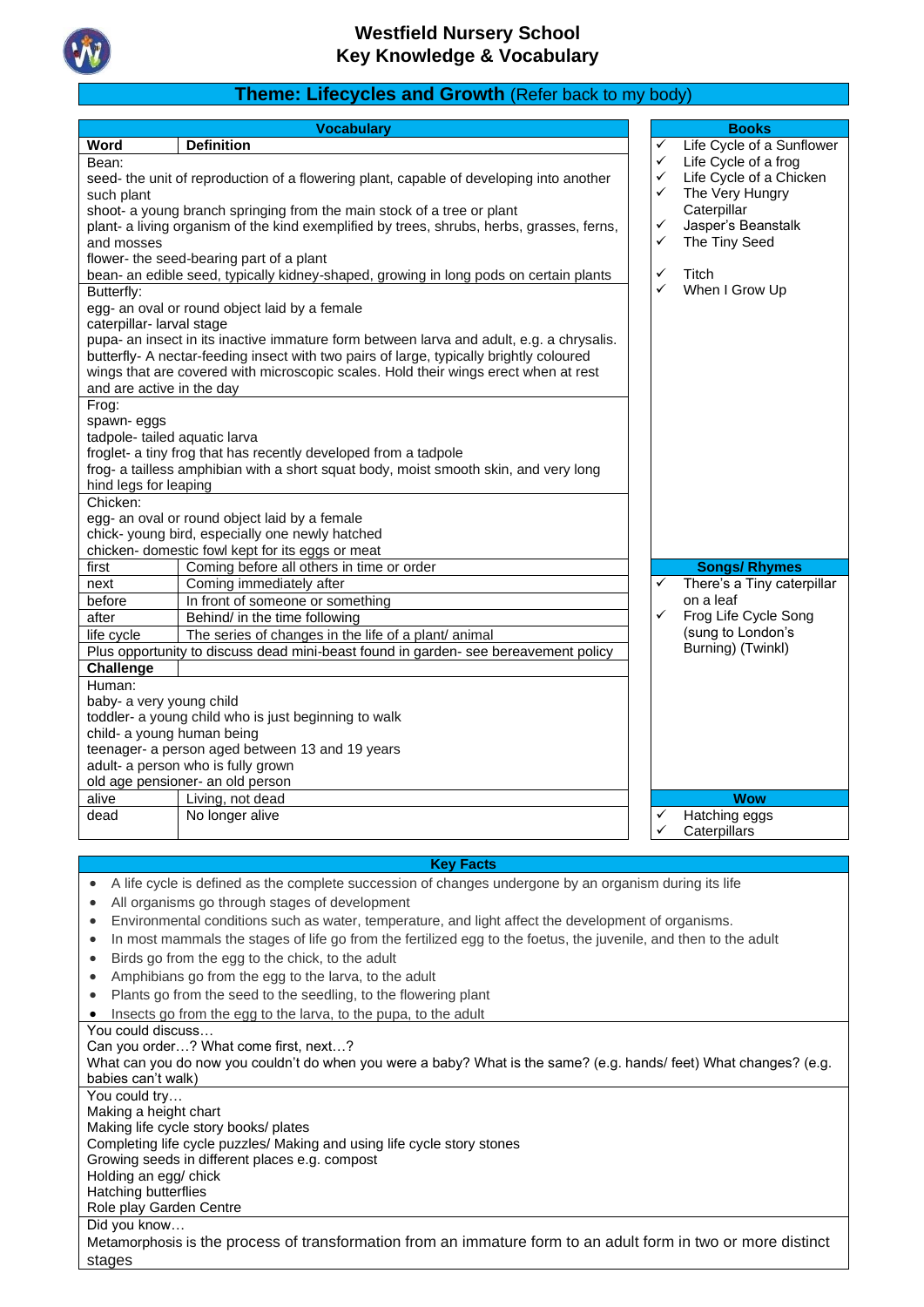

### **Theme: The Environment** (Refer back to local area)

|               | <b>Vocabulary</b>                                                 |   | <b>Books</b>         |
|---------------|-------------------------------------------------------------------|---|----------------------|
| Word          | <b>Definition</b>                                                 | ✓ | Dinosaurs and all    |
| litter        | Rubbish such as paper, cans, and bottles left lying in an open or |   | that rubbish         |
|               | public place                                                      | ✓ | Michael Recycle      |
| clean         | Free from dirt, marks, or rubbish                                 |   |                      |
| dirty         | Covered or marked with an unclean substance                       |   |                      |
| like          | To enjoy/ feel positive                                           |   |                      |
| dislike       | To not enjoy/ feel negative                                       |   | <b>Songs/ Rhymes</b> |
| rubbish bin   | A container for things that are no longer useful or wanted and    | ✓ | <b>CBeebies</b>      |
|               | that are being thrown out                                         |   | recycling song       |
| Recycling     | Recycling is the process of taking materials ready to be thrown   |   |                      |
|               | away and changing them into reusable materials                    |   |                      |
| recycling bin | A container for things that can be recycled                       |   |                      |
| grow          | A stage or condition in increasing, developing, or maturing       |   |                      |
| fruit         | The sweet and fleshy product of a tree or plant that contains     |   |                      |
|               | seed and can be eaten as food                                     |   |                      |
| vegetables    | A vegetable is any part of a plant that is consumed and is not a  |   |                      |
|               | seed-bearing structure                                            |   |                      |
| tap           | A device consisting of a spout and valve attached to the end of   |   |                      |
|               | a pipe to control the flow of water                               |   |                      |
| water         | A colourless, transparent, odourless liquid                       |   | <b>Wow</b>           |
| Challenge     |                                                                   | ✓ | Rubbish monster      |
| reduce        | Make smaller or less in amount, degree, or size                   |   |                      |
| reuse         | Use again or more than once                                       |   |                      |
| recycle       | Convert waste into reusable material                              |   |                      |
| energy        | Power                                                             |   |                      |
| light         | The natural agent that stimulates sight and makes things visible  |   |                      |
| saving energy | Saving power and resources                                        |   |                      |
| renewable     | Energy from a source that is not depleted when used, such as      |   |                      |
| energy (e.g.  | wind or solar power                                               |   |                      |
| wind)         |                                                                   |   |                      |

#### **Key Facts**

- Recycling helps reduce the amount of waste that goes into landfills
- Recycling helps reduce the harvesting of natural resources and other finite resources we have on this planet
- There are many items that can be recycled, including but not limited to [paper,](https://www.factsjustforkids.com/technology-facts/paper-facts-for-kids.html) glass, metal and cardboard
- Recycling can reduce air pollution

• Recycling can save forests by reducing the number of trees that need to be cut down

You could discuss… Which bin should we use?

Where does litter go?

What do you like/ dislike about classroom/ garden?

What can we do to save energy?

You could try…

Watching a bin collection<https://www.bbc.co.uk/cbeebies/watch/my-first-recycling>

Recycled material sorting

Using recycled materials challenge 'What different things can we make from rolls/ boxes/ CD's/ fabric/ bottle tops etc.

Making recycled paper from used paper

Making recycled bird feeders

Make a recycled art wall

Role play 'Recycling station'

Sing<https://www.bbc.co.uk/cbeebies/watch/cbeebies-recycle-song>

Listen to<https://www.bbc.co.uk/cbeebies/radio/do-you-know-recycling>

Play<https://www.bbc.co.uk/cbeebies/games/tee-and-mo-our-little-world-game>

Visiting the compost bin/ use compost

Gardening/ water the garden

Did you know…

Recycling paper saves almost 80% of the energy needed to make paper from new raw materials. Over half of the rubbish that ends up in the bin could be recycled

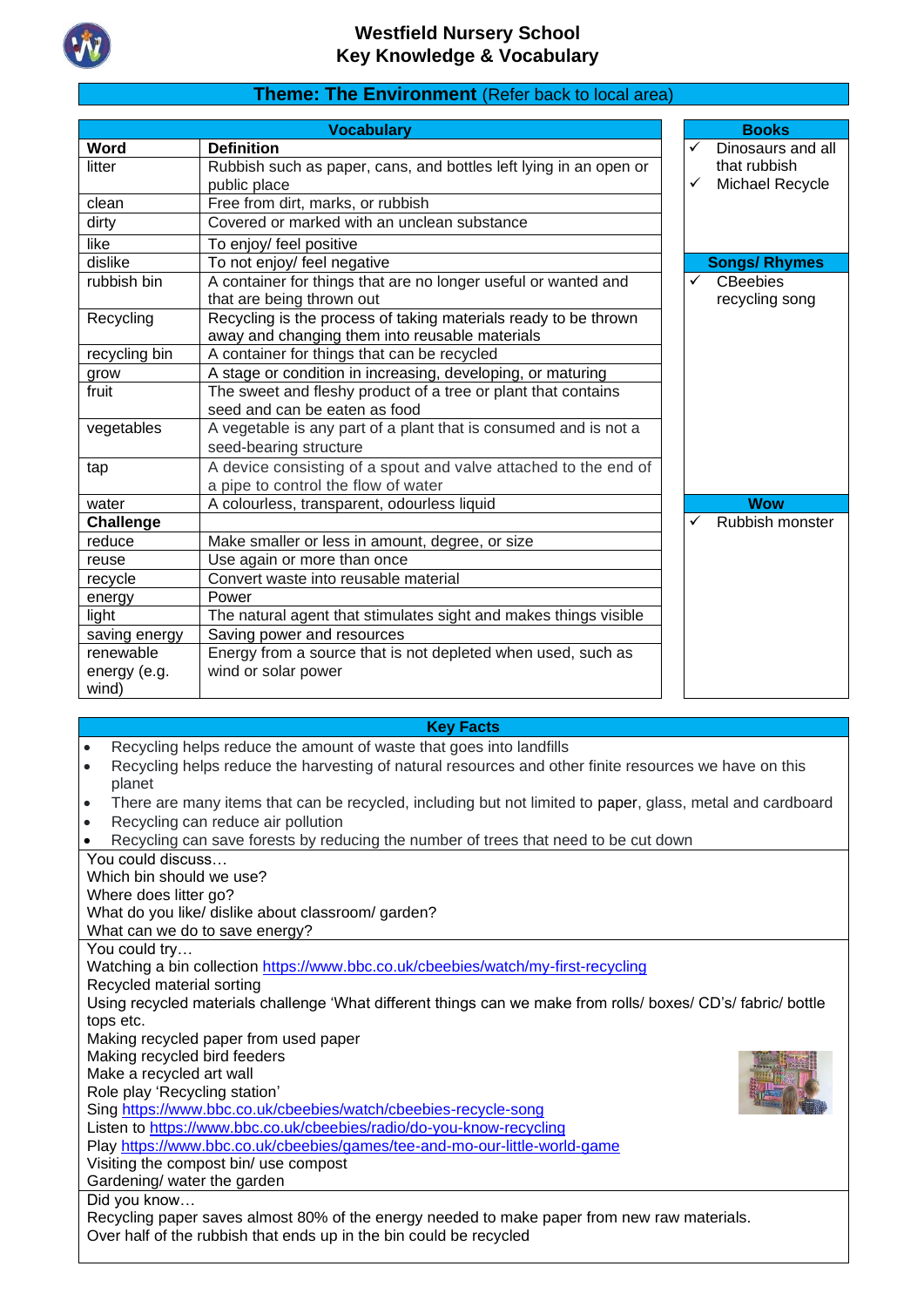

# **Theme: Other Places** (Refer back to Local Area)

| <b>Vocabulary</b> |                                                       |  |              | <b>Books</b>               |
|-------------------|-------------------------------------------------------|--|--------------|----------------------------|
| <b>Word</b>       | <b>Definition</b>                                     |  |              | $\checkmark$ To Town       |
| road              | A wide way leading from one place to another,         |  |              | The Town Mouse and         |
|                   | especially one which vehicles use                     |  |              | the Country Mouse          |
| houses/           | Buildings where people live                           |  | $\checkmark$ | Dan the Flying Man         |
| flats             |                                                       |  |              | Splish, Splash, Splosh     |
| town              | A built-up area with local government, larger than a  |  |              | (water)                    |
|                   | village and smaller than a city.                      |  |              | Where the Forest Meets     |
| countryside       | The land and scenery of a rural area                  |  |              | the Sea (Australia)        |
| field             | An area of open land, planted with crops or pasture   |  | $\checkmark$ | What the Ladybird Heard    |
|                   | and bounded by hedges or fences                       |  |              | at the Seaside             |
| farm              | An area of land and its buildings, used for growing   |  | $\checkmark$ | Lighthouse Keeper's        |
|                   | crops and rearing animals                             |  |              | Lunch                      |
| village           | A group of houses situated in a rural area            |  |              |                            |
| city              | A large town usually with a cathedral                 |  |              |                            |
| <b>Challenge</b>  |                                                       |  |              | <b>Songs/ Rhymes</b>       |
| world             | The earth, together with its countries and peoples    |  |              | Oh, I do like to be beside |
| land              | The part of the earth's surface that is not covered   |  |              | the seaside?               |
|                   | by water                                              |  |              | Here we go off on          |
| sea               | The expanse of salt water that covers most of the     |  |              | holiday                    |
|                   | earth's surface and surrounds its land masses         |  | ✓            |                            |
| seaside           | A place by the sea, especially a beach area or        |  |              |                            |
|                   | holiday resort.                                       |  |              |                            |
|                   | mode of transport (car, bus, train, boat, airplane)   |  |              | <b>Wow</b>                 |
| river             | A river is a watercourse, usually freshwater, flowing |  | $\checkmark$ | <b>Visit St Fredmunds</b>  |
|                   | towards an ocean, sea, lake or another river          |  |              |                            |
| lake              | A large area of water surrounded by land              |  |              |                            |

### **Key Facts**

- The United Kingdom is made up of 4 countries- England, Scotland, Wales and Northern Ireland
- Dunstable is in England
- London is the capital city of England
- There are over and at least 195 counties in the world
- The place where two countries meet is called a border
- Places of worship include church (Christian), Gurdwara (Sikh), Mosque (Muslim), Synagogue (Jewish), Temple (Hindu)

You could discuss…

Where do you live? Describe where you live.

What do you like/ dislike about where you live?

Where else can we travel? How can we get there?

Where would you like to travel? Where have you travelled? What was it like?

You could try...

Look at a globe/ world map/ map of UK/ map of local area/ map of school

Build a model of the classroom/ school garden/ imaginary place using small world

Make a map of the classroom/ school garden/ imaginary place

Sort modes of transport (land/ air/ sea)

Program a Beebot to follow a route

Story sack- The Town Mouse and the Country Mouse

Role play Seaside souvenir shop

Did you know…

The centre of the Earth is hotter than the sun!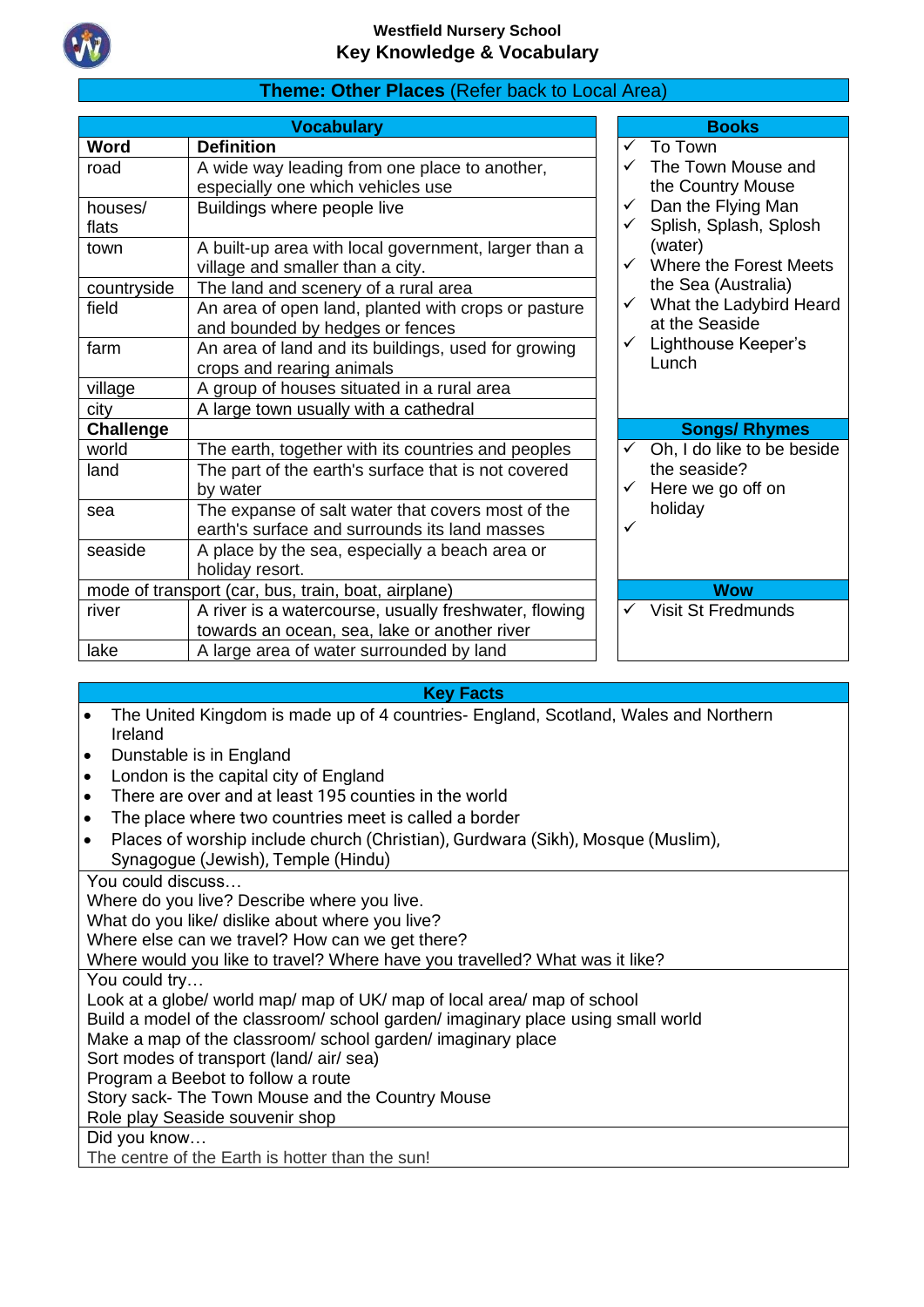

## **Theme: Out of this World**

|                    | <b>Vocabulary</b>                                                                                                                       |                   | <b>Books</b>                                                    |
|--------------------|-----------------------------------------------------------------------------------------------------------------------------------------|-------------------|-----------------------------------------------------------------|
| <b>Word</b>        | <b>Definition</b>                                                                                                                       | ✓                 | Five Little Men                                                 |
| Earth              | The planet on which we live; the world                                                                                                  |                   | <b>Whatever Next</b>                                            |
| moon               | The natural satellite of the earth, visible by reflected<br>light from the sun                                                          | ✓<br>✓            | <b>Whatever Next</b><br>The Jigaree                             |
| planet             | A celestial body moving in orbit round a star                                                                                           | ✓<br>✓            | <b>Meanies</b><br>How to Kick Start                             |
| rocket             | A rocket is a spacecraft, aircraft, vehicle or<br>projectile that obtains thrust from a rocket engine                                   | ✓<br>✓            | The Spell Shell<br>The Jolly Witch                              |
| sun                | The star round which the earth orbits                                                                                                   | ✓                 | Room on The Bro                                                 |
| space              | Outer space, commonly shortened to space, is the<br>expanse that exists beyond Earth and its<br>atmosphere and between celestial bodies | ✓<br>✓<br>✓       | The Hungry Giant<br>Gruffalo's Child<br><b>The Monster Part</b> |
| spaceship          | A spacecraft, especially one controlled by a crew                                                                                       | ✓                 | Where the Wild TI                                               |
| stars              | A fixed luminous point in the night sky, which is a<br>large, remote incandescent body like the sun                                     | ✓<br>$\checkmark$ | Zog<br>Pirates Love Und                                         |
| Saturn, Jupiter)   | Name of planets (Mercury, Mars, Venus, Earth, Neptune, Uranus,                                                                          |                   |                                                                 |
| <b>Challenge</b>   |                                                                                                                                         |                   | <b>Songs/R</b>                                                  |
| imaginary          | existing only in the imagination, not real                                                                                              | ✓                 | <b>Twinkle Twinkle</b>                                          |
| pretend            | imaginary                                                                                                                               | ✓                 | Five Little Men in                                              |
|                    | Description of pretend world                                                                                                            |                   | Saucer                                                          |
| treasure<br>island | An imaginary island where treasure is buried                                                                                            | ✓<br>✓            | Over the Deep Blo<br>The Big Ship Sails<br>Alley, Alley O       |
| pirate             | A person who attacks and robs ships at sea                                                                                              | ✓                 | Puff the Magic Dra                                              |
| ship               | A ship is a large watercraft                                                                                                            | ✓                 | <b>Brave Knight Son</b>                                         |
| treasure           | A quantity of precious metals, gems, or other<br>valuable objects                                                                       | ✓                 | Frere Jacques) (T<br>The Castle on the                          |
| flag               | A flag is a piece of cloth that carries a design                                                                                        |                   | (sung to Wheels o<br>(Twinkl)                                   |
| mermaid/           | A mythical sea creature with the head and trunk of a                                                                                    |                   | <b>Wow</b>                                                      |
| merman             | human and the tail of a fish                                                                                                            | ✓                 | Black out classroo<br>$P_{nnn+1}$                               |

- Whatever Next
- Whatever Next
- The Jigaree
- **Meanies**
- ✓ How to Kick Start a Dragon
- The Spell Shell
- The Jolly Witch
- ✓ Room on The Broom
- The Hungry Giant
- Gruffalo's Child
- The Monster Party
- Where the Wild Things are
- Zog
- **Pirates Love Underpants**

#### **Songs/ Rhymes**

- Twinkle Twinkle
- Five Little Men in a Flying Saucer
- Over the Deep Blue Sea
- The Big Ship Sails Through the Alley, Alley O
- Puff the Magic Dragon Brave Knight Song (Sung to
- Frere Jacques) (Twinkl)
- The Castle on the Hill Song (sung to Wheels on the Bus) (Twinkl)

### **Wow**

- **Black out classroom**
- **Banquet**

#### **Key Facts**

- There are billions of galaxies in space, and those galaxies contain billions of stars and planets
- There's no wind or weather on the moon due to the absence of an atmosphere. This, in turn,
- means there is no erosion of mankind's tracks and prints, which still mark the lunar surface
- A dog has gone to space
- Neil Armstrong was the first astronaut to walk on the moon
- Pirates believed that wearing pierced earrings would improve their eyesight
- Pirates often flew the Jolly Roger, which is the famous black flag with the white skull and crossbones

Castle toilets were very smelly

You could discuss… Can anyone name any planets? You could try… Make/ decorate planets Make a rocket Explore<https://www.bbc.co.uk/cbeebies/topics/space> Make/ describe a pretend world Make a castle/ play with small world castle Play with small world pirate ship Make treasure maps Dig for treasure e.g. gold coins with numbers/ sounds on them Outside play 'Pirates' Explore<https://www.bbc.co.uk/cbeebies/topics/pirates> Mermaid waterproofing investigation Design/ make a dragon egg/ dragon Did you know… Aquamarine is made of mermaid tears